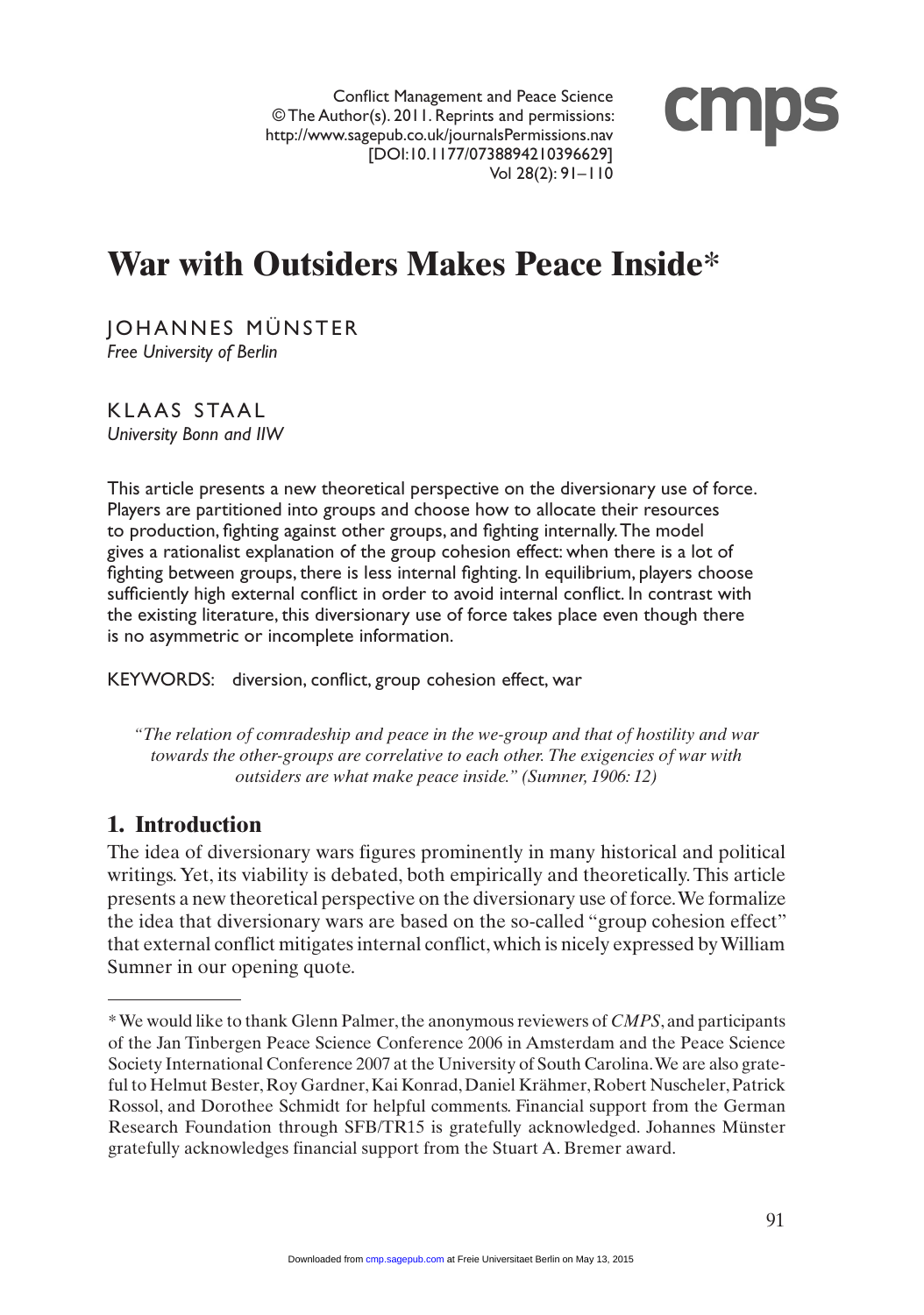Our model captures four main ideas. (i) Property is insecure: by investing resources in guns, it is possible to appropriate output from others. Moreover, players are partitioned into groups, where a group may represent a country or an ethnic group. Players have three activities: fighting against the outsiders, fighting against the insiders, and production. (ii) Players have limited resources. For example, resources used for production cannot be used for fighting, which is the usual trade-off between guns and butter. In addition, resources used for internal fighting cannot simultaneously be used against the outsiders and vice versa. (iii) Winning against insiders does not help if one loses against the outsiders—and vice versa. (iv) Decisions on external conflict are taken by a different type of decisionmaking process than decisions on internal conflict. Decisions on external conflict are collective decisions, taken by some political process within each group. In contrast, decisions about production and internal conflict—say, how hard to work, and whether or not to join a rebellion—are typically taken individually.

We study a two-stage model where in the first stage, groups decide how much to invest into fighting against the other groups. Investing more in the external conflict increases the group's share of total output. However, it also implies that the group's members have fewer resources available in the second stage. In stage 2, players individually decide how to allocate their remaining resources to internal fighting and production. Here, each player faces the classic trade-off between guns and butter: investing more into internal fighting increases the player's share, but has the opportunity cost of decreasing total output, since the resources invested in internal fighting can no longer be used for production. The equilibrium amount of internal fighting depends crucially on the tightness of the budget constraints. In particular, if players have few resources available in stage 2, there will be only little or no internal fighting in stage 2.

Now consider the incentives of a group in stage 1. Investing into external fighting increases the share of the group at the expense of the other groups. However, any resources invested into external fighting can no longer be used for production or internal fighting. Thus the group will take into account that its decision in stage 1 has an impact on the tightness of the budget constraints in stage 2, and thereby on the equilibrium amount of internal fighting. The incentives to fight against the other groups thus depend, inter alia, on the effect of tighter budgets in stage 2. More external fighting could lead to less production, in which case there is a trade-off between external fighting and production. However, if more external fighting only reduces internal fighting, without decreasing production, then spending on external fighting increases the group's share without decreasing output, and therefore is clearly beneficial for the group.

We show that in our model, in equilibrium, groups always spend a sufficient amount on external fighting such that no internal fighting occurs. The individuals within a group have two benefits from this: they are no longer wasting resources in fighting internally, and by fighting the outsiders they increase their share at the expense of the other groups. Of course, from the perspective of all individuals, having no conflict at all would be even better; but if property is insecure, this is not an equilibrium. The intensity of external conflict is driven by the consideration that internal conflict should be avoided. A higher insecurity of property within groups,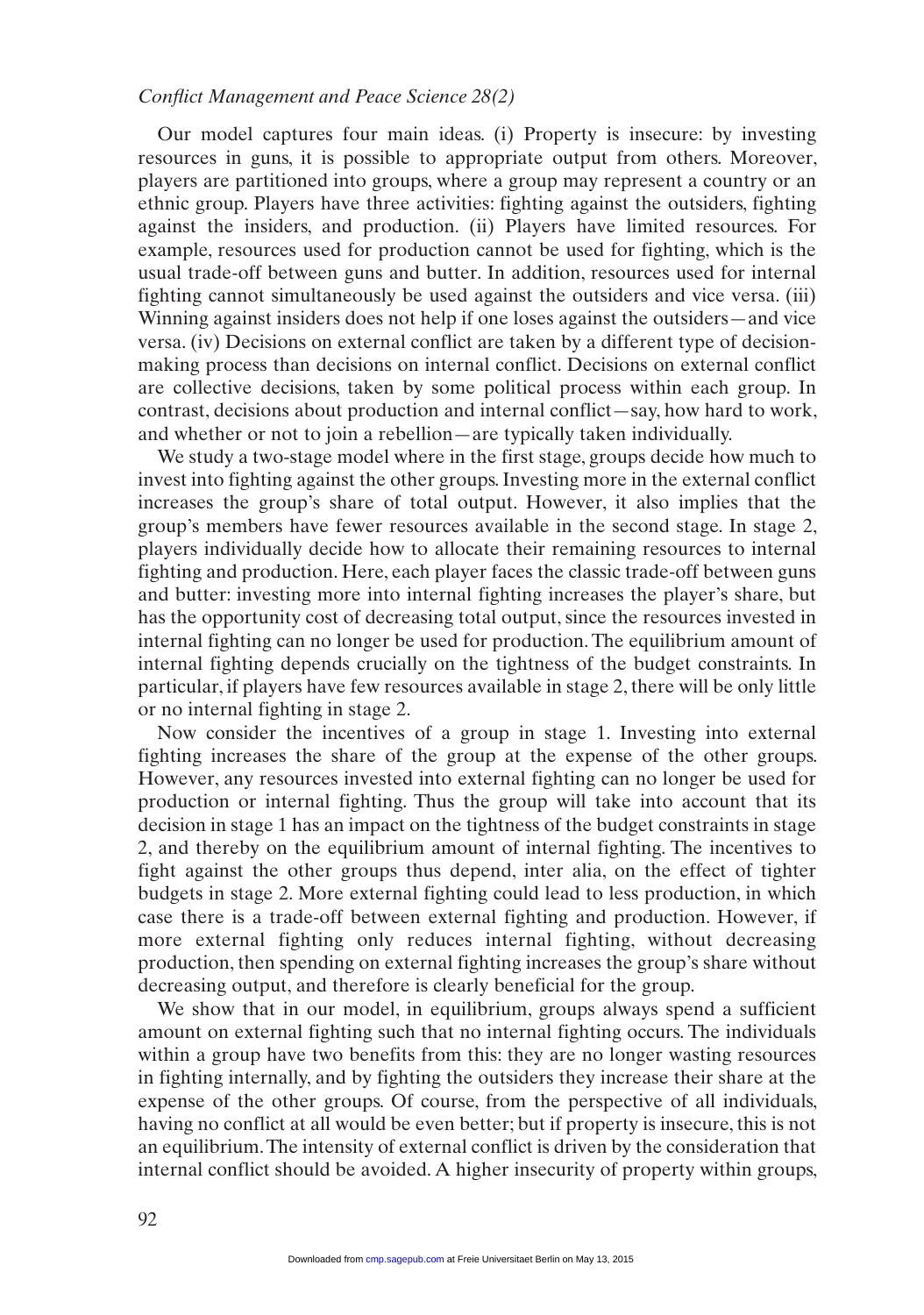which ceteris paribus would imply higher incentives to fight internally, thus only leads to more external conflict.

As a robustness check, we also consider the case where all decisions are taken individually, including decisions about external conflict. We show that for a large range of parameters the same conclusions emerge. If the incentives to fight internally are strong and the incentives to fight externally comparatively small, however, there will be internal fighting on the equilibrium path. Thus our article predicts that internal fighting will occur if two conditions are met: the insecurity of property within groups is high, and institutions are weak so that groups are unable to enforce decisions on external conflict.

Many historians argue that external wars were started out of consideration to internal conflict. For example, Kennedy (2000: 57) writes about the Great Arab Conquest, which started in the 7th century, that "... the leadership had no choice but to direct the frenetic energies of the Bedouin against the Roman and Sasanian empires. The only way of avoiding an implosion was to direct the Muslim against the non-Muslim world." This example nicely fits our theoretical model—the leadership started external conquest, forseeing that otherwise internal conflict would arise. Other cases include the behavior of the military Junta in Argentina in the Falklands/Malvinas War (Levy and Vakili, 1992) or the German elites prior to World War I (Wehler, 1973; Joll, 1984). Moreover, large-scale ethnic violence is often seen as at least partially driven by political fighting within the elite of one ethnic group. For example, reviewing several case studies on inter-ethnic conflict, Fearon and Laitin (2000: 864) conclude that "the leader's motivation to 'play the ethnic card' emerges out of political fighting *within* the leader's ethnic group". Cases in point include the genocide in Rwanda (Prunier, 1995; see also Hintjens, 1999), Sudan (Deng, 1995), and the Balkans (Woodward, 1995).

With our model, we also explicitly address several theoretical objections to the idea of diversionary wars. Blainey (1973) argues that any resources used in a war against outsiders could also be used to crush internal discord. We show that, nevertheless, players can be rational in starting a war against outsiders. Levy (1989, 1998) critically surveys the literature and asks for a more solid theory explicitly linking diversionary wars with the group cohesion effect. In this article, we try to answer his request by exposing a formal model that captures both the group cohesion effect and diversionary wars. Fearon and Laitin (2000) wonder why the public should follow if political leaders start a diversionary war. In our model, all individuals are perfectly rational and there is complete information but, nevertheless, individuals have an incentive to follow if some leader tries a diversionary tactic. This is in line with empirical observations: Fearon and Laitin (2000) conclude, based on their review of several case studies from diversionary conflict in inter-ethnic relations, that individuals have private benefits from following incitements to diversionary wars. For example, Woodward (1995: 249) argues that the war in Bosnia became, for many of the participants who sustained the violence, a "rare opportunity for enrichment, through theft and smuggling, in a period of economic decline. Early pictures in the war in Bosnia-Herzegovina show soldiers looting VCRs and stereos, urban furniture and appliances, and foreign automobiles such as BMWs". Similarly, Prunier (1995) attributes the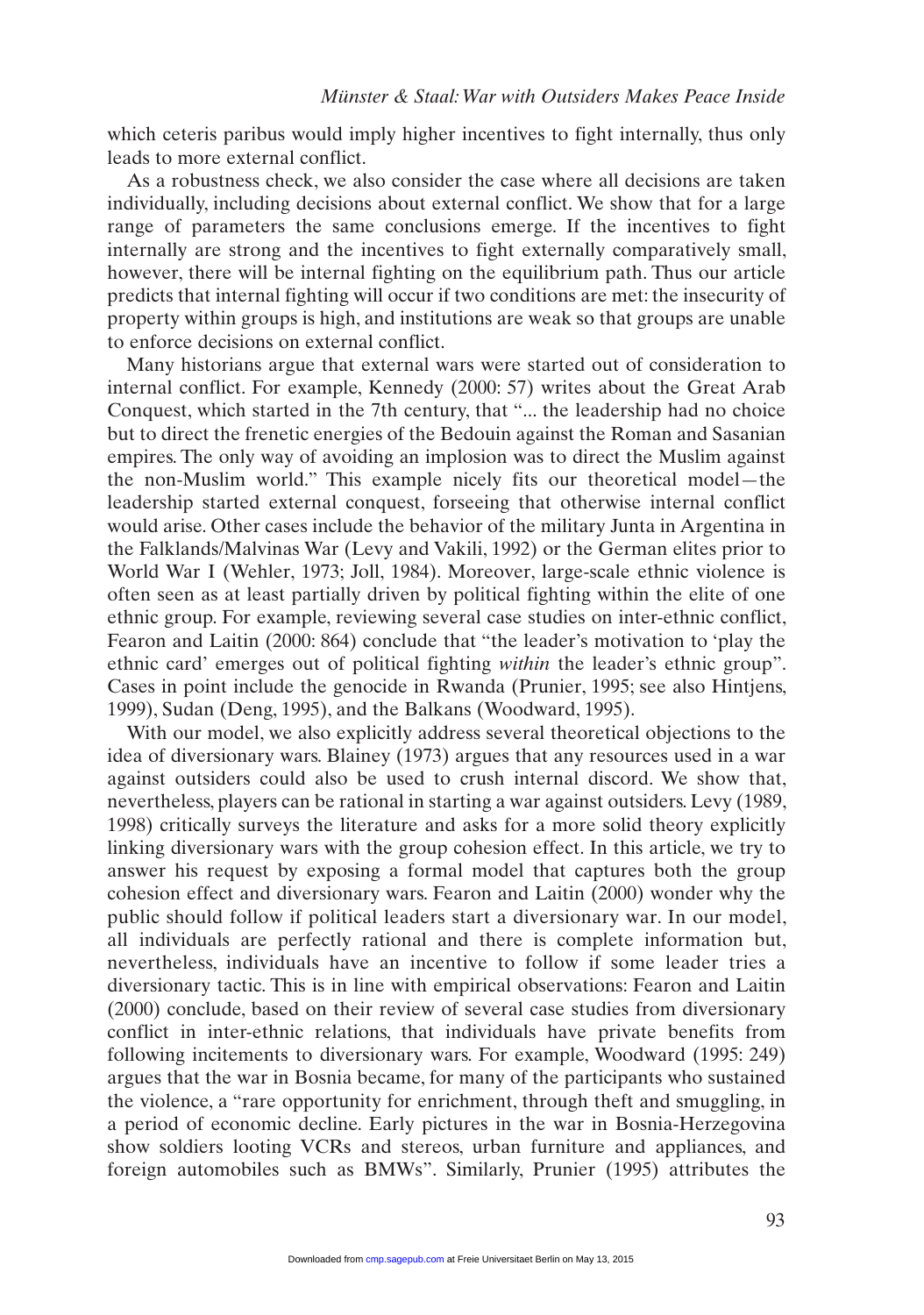genocide in Rwanda partially to internal fighting between moderate and extremist Hutu groups, and states that—in addition to indoctrination and obedience— "[t]here was of course also an element of material interest in the killings [...]. The killers looted household belongings and slaughtered the cattle. Meat became very cheap, and grand feasts were held" (p. 248).

Existing formal models of diversionary wars usually rely on some kind of incomplete information. Hess and Orphanides (1995, 2001), Smith (1996), and Chapman and Reiter (2004) explain the occurrence of diversionary wars by the voters' incomplete information about the abilities of a leader. In contrast, we assume complete information and nevertheless find that diversionary wars are possible. Technically, our article is most closely related to the literature on the economics of conflict. Important contributions include Skaperdas (1992), Grossman (1991, 1994), and Hirschleifer (2001). See Garfinkel and Skaperdas (2007) for a survey. Münster (2007) studies simultaneous inter- and intra-group conflicts with a ratio form conflict technology. In contrast, we assume a logistic contest success function, which fits some stylized facts about warfare (see Hirshleifer, 1991). Moreover, unlike Münster (2007), we look at collective decisions concerning external conflict and in particular at the diversionary motive for external wars. A further difference is that in our model, the collective decisions on external conflict are taken before the individual decisions on internal conflict and production, which is more appropriate for modeling collective decisions on external conflict. Finally, we do not study the coalition formation of groups and group dynamics. See Garfinkel (2004a,b) on the formation of groups when there is a possibility of both internal and external conflict.

The article is organized as follows. Section 2 presents the basic model and section 3 studies its equilibria. Here we expose the group cohesion effect and the diversionary use of force. As a robustness check, section 4 looks at the case where decisions on external conflicts are taken individually. Section 5 concludes. The appendix collects most of the proofs.

# **2. The Model**

There are *n* identical individuals who are divided into *G* groups of equal size  $m = n/G$ . Each individual is endowed with one unit of a resource, which can be used for three types of activities: production, external conflict (fighting against the outsiders), and internal conflict (fighting within one's own group). The amount of external conflict is chosen collectively by some political process. Since individuals are identical, members of a given group prefer the same amount of external conflict, given the behavior of competing groups, and we assume that this amount is chosen. Decisions on external fighting are made in the first stage of the game, before individuals decide how to allocate their remaining resources to internal fighting and production. Note that this time structure is consistent with, for example, what Kennedy (2007) writes about the Great Arab Conquest: when deciding on external conflict, groups take into account their likely impact on internal conflict. Denote production by individual *i* in group *g* by  $e_{i}$ , internal fighting by  $x_{i}$ , and the per capita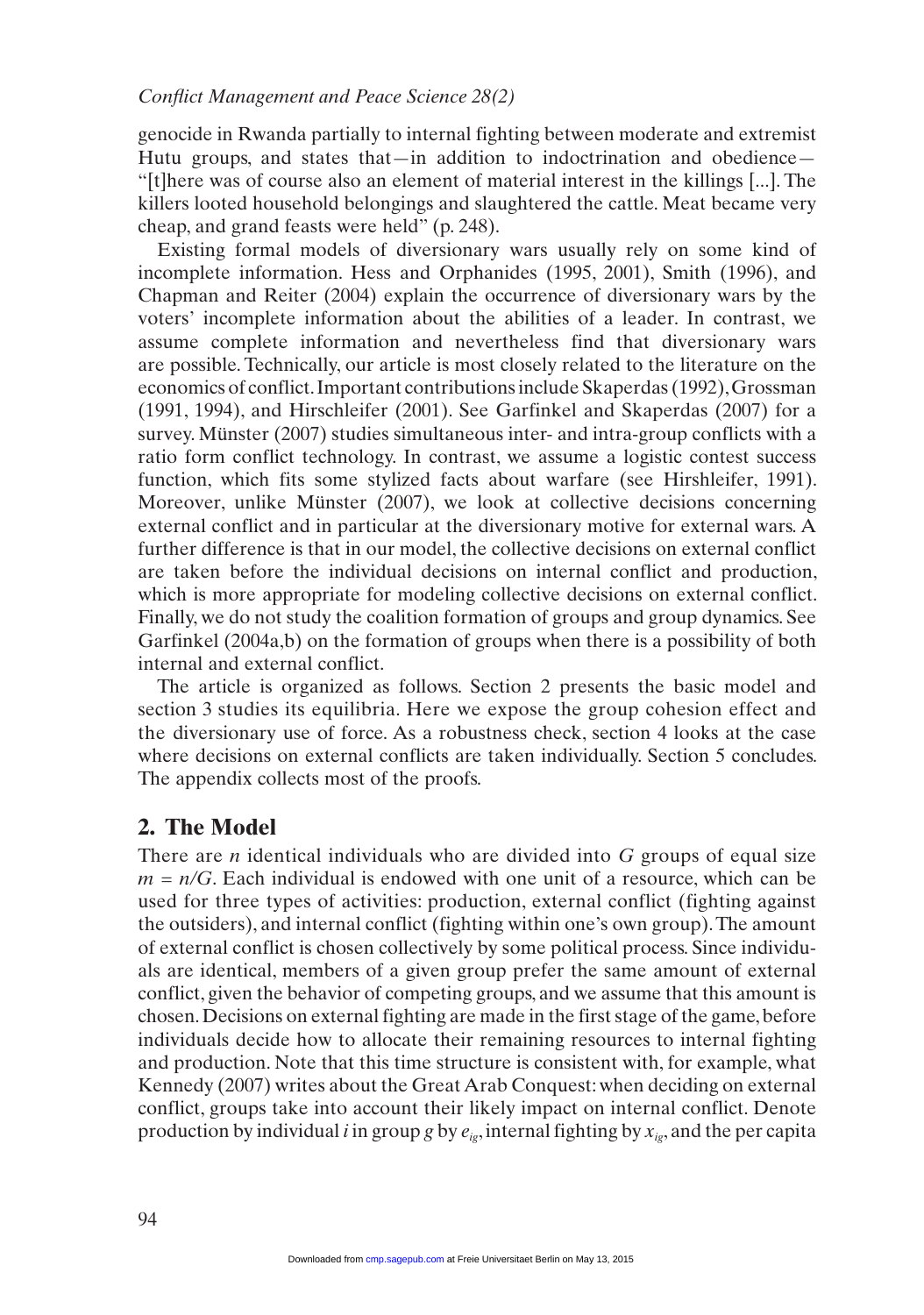amount of external fighting chosen by group  $g$  by  $y_g$ . The resource constraint of the individual *i* in group  $g$  is<sup>1</sup>

$$
e_{ig}+x_{ig}+y_g=1.
$$

Thus, we have the following two-stage game:

- 1. Each group decides on the amount  $y<sub>g</sub>$  that each group member has to put into the external conflict.
- 2. After observing all the decisions taken in stage 1, individuals simultaneously and independently decide how to allocate their remaining resources to production and internal fighting.

Total output depends on how much of the resource is devoted to production:

$$
q = f\left(\sum_{g=1}^{G} \sum_{i=1}^{m} e_{ig}\right)
$$

where *f* is a production function satisfying  $f(0) = 0$  and  $f'(z) > 0$  for all  $z \ge 0$ . In addition, we assume that *f* is strictly log-concave. This is just a weak assumption: all concave functions, for example, are also log-concave. Log-concavity ensures that  $f'(z)$  /*f* (*z*) is strictly decreasing in *z*. Since this ratio plays a major role in the analysis that follows, we introduce the notation  $\phi(z) = f'(z)/f(z)$  for convenience.

The distribution of output depends on the fighting efforts. The share of output that goes to group *g* is denoted by  $p<sub>g</sub>$  and is assumed to be a function of all the inter-group fighting activities. Thus, the amount that group *g* gets is  $p_qq$ . From that amount, individual  $i$  in group  $g$  gets the share  $r_{ig}$  which depends on the intra-group fighting activities of the members of group *g*. The payoff of individual *i* in group *g* is

$$
u_{ig}=r_{ig}p_gq.
$$

In all models of conflict, one important modeling choice concerns the technology of conflict. The two most commonly studied technologies are the ratio form and the logistic technology of conflict. These two technologies have an axiomatic foundation by Skaperdas (1996), which can be extended to group contests (Münster, 2009). We focus on the logistic technology of conflict, since it fits some stylized facts about

 $1$ <sup>1</sup> This resource constraint can, for example, be interpreted as a constraint on time. We normalize the resources available to an individual to 1. Therefore,  $x_{i}$  (and similarly  $y_{i}$  and  $e_{i}$ ) can also be thought of as the fraction of resources invested in internal fighting (external fighting and production, respectively).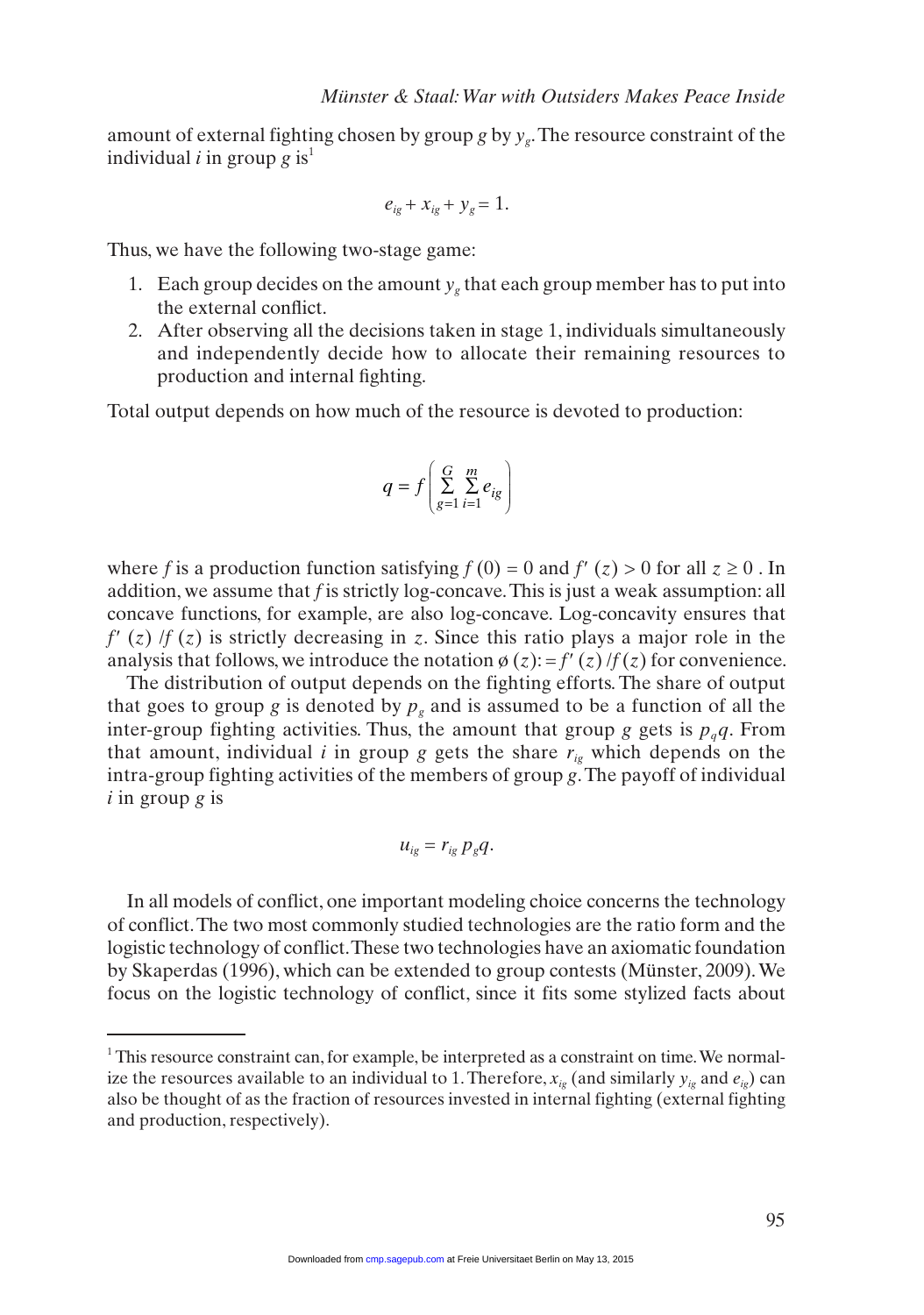warfare, as has been argued by Hirshleifer  $(1991)$ .<sup>2</sup> Individual *i* in group *g* gets the fraction

$$
r_{ig} = \frac{\exp (ax_{ig})}{\sum_{j=1}^{m} \exp (ax_{ig})}
$$

The parameter  $a > 0$  describes the decisiveness of the intra-group contest. If a is small, the fighting efforts will have little influence on the division of output, whereas if  $a \rightarrow \infty$  then small differences in fighting efforts are decisive. We think of *a* being determined by both technological factors (for example, police technology) and institutional factors pertaining to the security of property within a group. Similarly, group *g* gets the fraction

$$
p_g = \frac{\exp(bmy_g)}{\sum_{k=1}^{G} \exp(bmy_k)}.
$$
\n(1)

.

The parameter  $b > 0$  describes the decisiveness of the inter-group contest and a smaller *b* implies that fighting effort will have less influence on the division of output between groups. For example, a higher importance of international institutions and methods of peaceful international conflict resolution would mean that there is a lower incentive to engage in international fighting, which can be captured by a lower *b* in our model. Like *a* , this is determined by technological and institutional factors. However, *b* may differ from *a* since both the technology and the relevant institutions differ in contests between groups from those in contests within groups. For example, a civil war (an intra-group conflict) is often fought with small arms, while in an international war (an inter-group conflict) heavy weapons like aircraft carriers may also be used.

# **3. The Diversionary Use of Force**

We are interested in the subgame perfect equilibria and solve the game by backward induction. Substitute the budget constraints into the objective function to get  $u_{ig} = r_{ig} p_g f \left( \sum_{k=1}^{G} \sum_{j=1}^{m} \left( 1 - x_{jk} - y_{jk} \right) \right)$ *j*  $=r_{ig}p_g f\left(\sum_{k=1}^G\sum_{j=1}^m\left(1-x_{jk}-y_k\right)\right)$  $\Big( \sum_{k=1}^G \sum_{j=1}^m \Big( 1 - x_{jk} - y_k \Big)$ l ľ  $\sum_{k=1}^{G} \sum_{j=1}^{m} (1 - x_{jk} - y_k)$ . In the second stage, individuals choose how to allocate their remaining resources between internal fighting and production. In their choices they are constrained by the amount of resources that has already been devoted to the external conflict in the first stage. Denote the objective function of individual *i* in group *g* in the second stage by  $v_{i}$ ; and let  $x_{-i}$  denote the vector of all the internal fighting efforts except  $\overline{x}_{i_0}$ . In stage 2, individual *i* in group *g* chooses  $x_{iq}$  to maximize

<sup>&</sup>lt;sup>2</sup> See Hirshleifer (2000) for further discussion of technologies of conflict. The logistic technology of conflict has also been used in Skaperdas and Syropoulos (1996), Baik (1998), and Anderton (2000).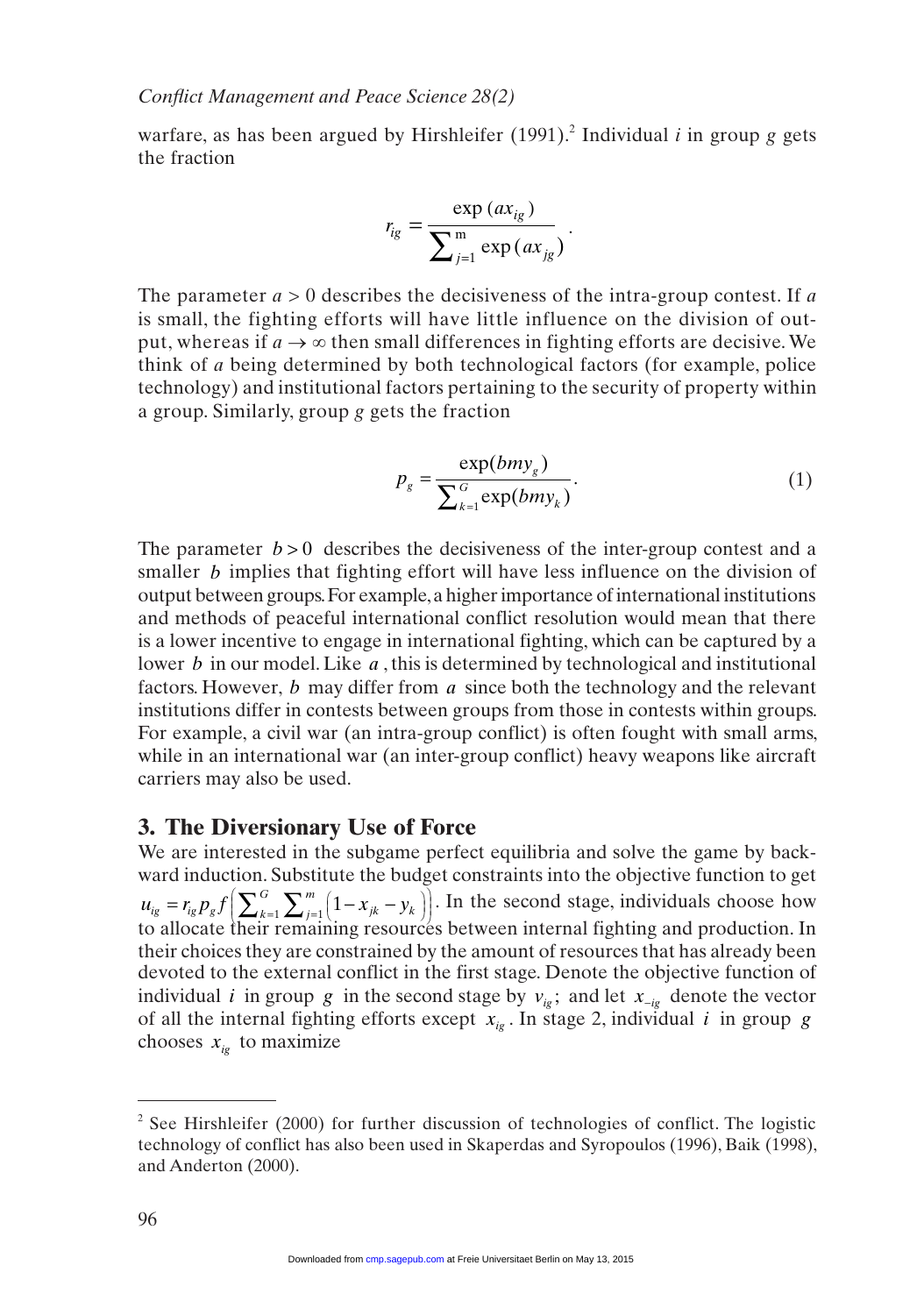$$
v_{ig}(x_{ig}, x_{-ig}; y_1, ..., y_G) = p_g \frac{\exp(ax_{ig})}{\sum_{j=1}^m \exp(ax_{jg})} f\left(\sum_{k=1}^G \sum_{j=1}^m (1 - x_{jk} - y_k)\right)
$$

subject to  $0 \le x_{i\varrho} \le 1 - y_{\varrho}$ .

It is straightforward to show that  $v_{i}$  is log-concave in  $x_{i}$ . Moreover, the constraint set is convex. It follows that, in a solution, one of the following first-order conditions has to hold:

$$
\frac{\partial v_{ig}}{\partial x_{ig}} \le 0, x_{ig} = 0 \text{ or } (2)
$$

$$
\frac{\partial v_{ig}}{\partial x_{ig}} = 0, x_{ig} \in \left(0, 1 - y_g\right) \text{ or } \tag{3}
$$

$$
\frac{\partial v_{ig}}{\partial x_{ig}} \ge 0, x_{ig} = 1 - y_g. \tag{4}
$$

Moreover, if one of these conditions holds, this is sufficient for a maximum. Line (2) concerns the case where the opportunity costs of internal fighting in terms of foregone production are prohibitively high and, thus, there is no internal fighting. Line (3) describes the case where there is an interior solution, where the amount of internal fighting is determined by the trade-off between internal fighting and production. Finally, the constraint that  $x_{i\varphi} \leq 1 - y_{\varphi}$  might be binding; line (4) takes this into account.

Calculating the derivative, we have

$$
\frac{\partial v_{ig}}{\partial x_{ig}}\left\{\geq\right\} 0 \Leftrightarrow \frac{a \sum_{j \neq i} \exp(ax_{jg})}{\sum_{j=1}^{m} \exp(ax_{jg})} \left\{\geq\right\} \phi\left(n - m \sum_{k=1}^{G} y_k - \sum_{k=1}^{G} \sum_{j=1}^{m} x_{jk}\right) \tag{5}
$$

where  $\phi(z) = f'(z)/f(z)$ . Line (5) and the first-order conditions (2)–(4) imply the following lemma.

**Lemma 1** *Any equilibrium of the second stage is within-group symmetric: all players*   $i = 1, \dots, m$  *in a given group k choose the same*  $x_{ik} = x_k$ .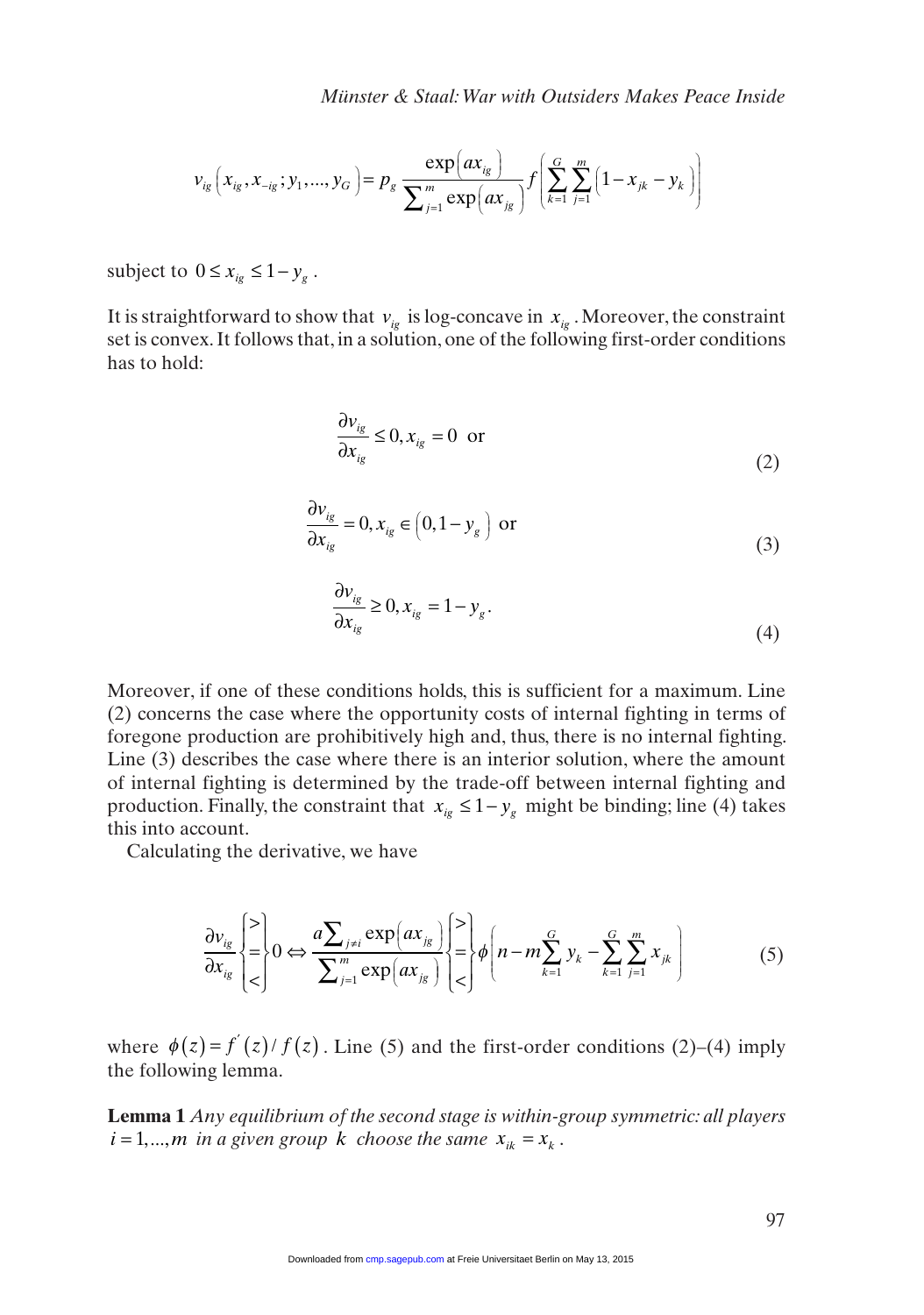Using within-group symmetry, line (5) simplifies to

$$
\frac{\partial v_{ig}}{\partial x_{ig}}\begin{cases} \geq\\ \leq\\ \leq \end{cases} 0 \Leftrightarrow \frac{a(m-1)}{m} \begin{cases} \geq\\ \geq\\ \leq\\ \end{cases} \phi\left(n - m \sum_{k=1}^{G} (y_k + x_k)\right). \tag{6}
$$

If *a* is below a certain threshold, which depends on the choices in the first stage, there is no internal fighting and only production in stage 2. Lemma 2 specifies this. On the other hand, lemma 3 below shows that, if *a* is bigger than the threshold, there is internal conflict.

#### **Lemma 2** *If*

$$
\phi\left(n-m\sum_{k=1}^{G}y_{k}\right) \ge \frac{a(m-1)}{m},\tag{7}
$$

*then there exists a unique equilibrium of the subgames in stage 2 with*  $x_{i} = 0$  *for all individuals i and groups g . Payoffs are* 

$$
u_{ig} = \frac{\exp(bmy_g)}{\sum_{k=1}^{G} \exp(bmy_k)} \frac{1}{m} f\left(n - m \sum_{k=1}^{G} y_k\right).
$$
 (8)

To gain some intuition, observe that (7) is likely to hold if there has been a lot of external fighting in stage 1. Then there are few resources left over in stage 2. Even if all the remaining resources are allocated to production, the marginal incentives to produce are higher than the marginal incentives to engage in internal conflict. Thus, there is no internal fighting.

**Lemma 3** *If inequality (7) does not hold, then in any equilibrium of the subgames in stage 2 there is internal fighting. The total amount of internal fighting is determined by* 

$$
\frac{a(m-1)}{m} = \phi \bigg( n - m \sum_{k=1}^{G} \left( y_k + x_k \right) \bigg). \tag{9}
$$

*Payoffs in all equilibria are* 

$$
u_{ig} = \frac{\exp(bmy_g)}{\sum_{k=1}^{G} \exp(bmy_k)} \frac{1}{m} f\left(\phi^{-1}\left(\frac{a(m-1)}{m}\right)\right).
$$
 (10)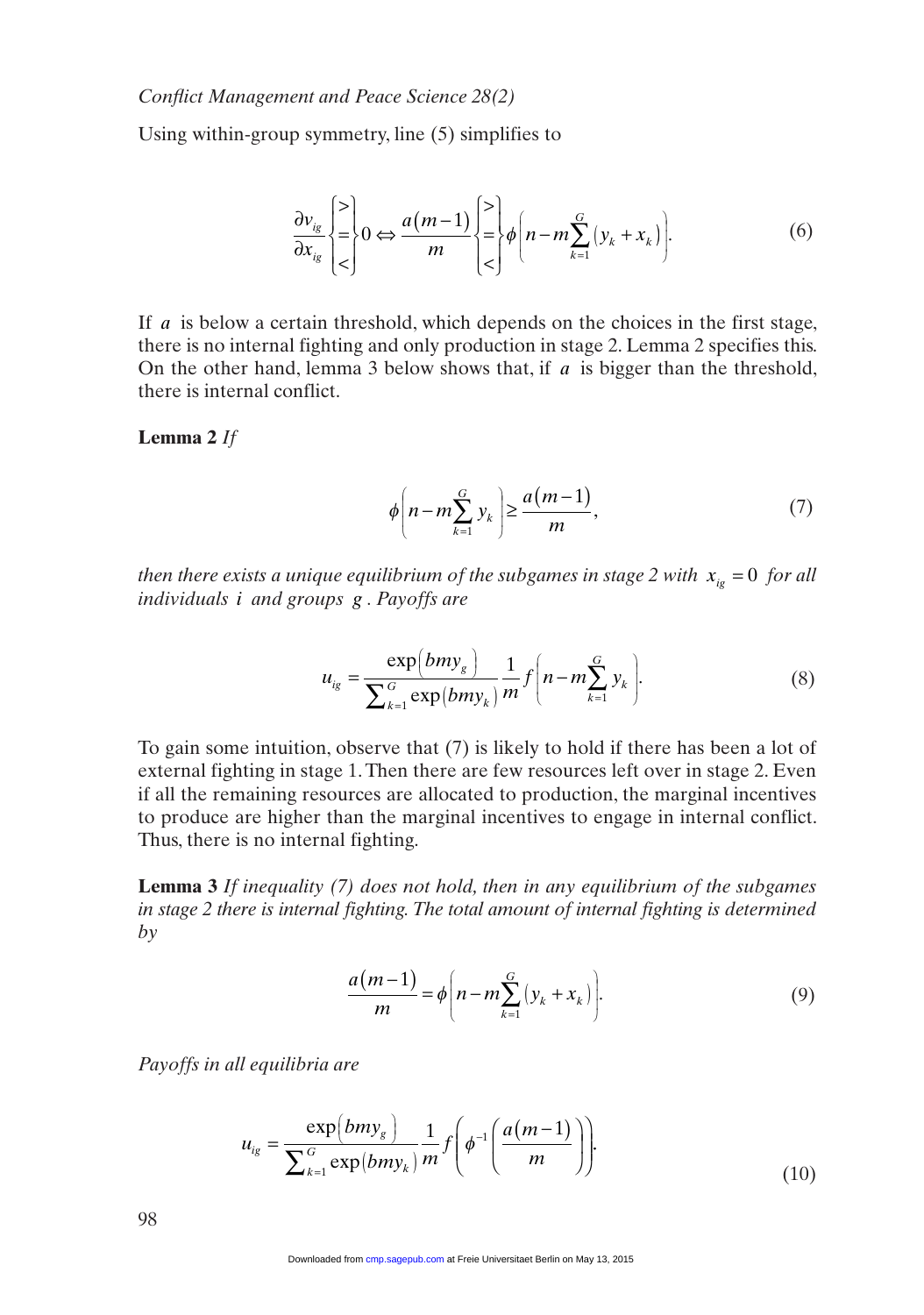Lemma 3 describes the case where there was relatively little fighting in the first stage. Here, if all the remaining resources were allocated to production, the marginal incentives to fight internally would be higher than the marginal incentives to produce. Thus, there is some internal fighting in equilibrium, the amount being determined by the trade-off between internal fighting and production. Since expression (9) only determines the total amount of internal fighting, the equilibrium will typically be not unique. All equilibria, however, are payoff equivalent.

An interesting feature of the equilibrium utilities of the subgames in the second stage is that, in the case with internal fighting (lemma 3), equilibrium production does not depend on the choices made in the first stage. If there are more resources left over from the first stage, this simply leads to more internal conflict in the second stage. Conversely, increasing  $y_g$  gives group *g* a higher share  $p_g$  of output without decreasing production. Of course this is no longer true once there is so much external fighting in stage 1 that (7) holds. Taken together, lemmas 2 and 3 offer a rationalist explanation of the group cohesion effect: when there is more external fighting, there will be less internal fighting.

We now consider the first stage.

**Proposition 1** *In any subgame perfect equilibrium, there is sufficient external fighting such that there is no internal fighting on the equilibrium path.*

**Proof** Suppose to the contrary that there is internal fighting on the equilibrium path in a subgame perfect equilibrium. Denote the choices made in stage 1 in that supposed equilibrium by  $\left(y_1^*,...,y_d^*\right)$  $\left(y_1^*,..., y_G^*\right)$ . By lemmas 2 and 3, we have

$$
\phi\left(n-m\sum_{k=1}^G y_k^*\right) < \frac{a(m-1)}{m},
$$

and the utility of a member of group *g* is

$$
u_{ig} = \frac{\exp(bmy_g^*)}{\sum_{k=1}^G \exp(bmy_k^*)} \frac{1}{m} f\left(\phi^{-1}\left(\frac{a(m-1)}{m}\right)\right).
$$
 (11)

Now suppose that instead of choosing  $y_g^*$ , group *g* deviates to choose a higher amount of external fighting  $y_s^* + \varepsilon$  in stage 1, where  $\varepsilon > 0$  is sufficiently small such that

$$
\phi\left(n-m\sum_{k\neq g}y_k^*-m\left(y_g^*+\varepsilon\right)\right)<\frac{a(m-1)}{m}.
$$

By lemma 3, the resulting utility of members of group *g* is

$$
\frac{\exp(bmy_s^* + \varepsilon)}{\exp(bmy_s^* + \varepsilon) + \sum_{k \neq g} \exp(bmy_k^*)} \frac{1}{m} f\left(\phi^{-1}\left(\frac{a(m-1)}{m}\right)\right)
$$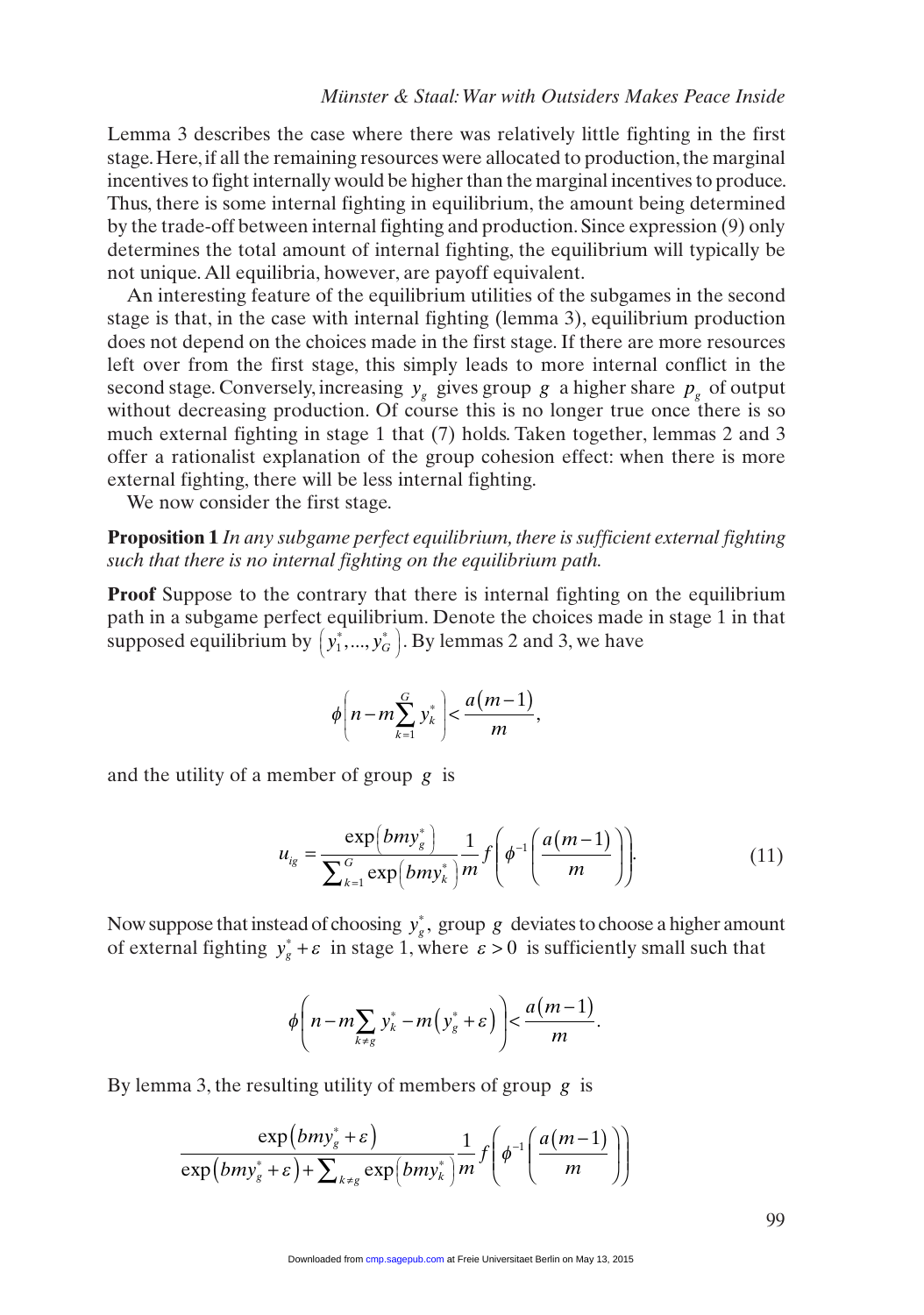which is strictly higher than the supposed equilibrium utility given in (11). Hence, all individuals in group *g* would prefer to choose a higher amount of external fighting in stage 1. This shows that there can be no internal fighting on the equilibrium path.  $\blacksquare$ 

The basic insight of this result is as follows. In stage 2 internal fighting can occur only if  $\sum_{k=1}^{G} y_k$  is sufficiently small. Suppose this were the case and consider the decisions in stage 1. By lemma 3 the utility of each group *g* is strictly increasing in  $y<sub>a</sub>$ , as can be seen directly from equation (10). So each group would have an incentive to increase external fighting, at least up to the point where internal fighting ceases.

To analyze the equilibrium decisions on external conflict, the following definition of four separate cases is useful.

**Definition 1** *Let case NO be defined by*

$$
\phi(n) \ge \max\left\{b\frac{G-1}{G}, a\frac{m-1}{m}\right\},\tag{NO}
$$

*case INTRA by* 

$$
a\frac{m-1}{m} > \max\left\{b\frac{G-1}{G}, \phi(n)\right\},\tag{INTRA}
$$

*case INTER by* 

$$
b\frac{G-1}{G} > \max\left\{a\frac{m-1}{m}, \phi(n)\right\},\tag{INTER}
$$

*and finally case SPECIAL by*

$$
b\frac{G-1}{G} = a\frac{m-1}{m} > \phi(n).
$$
 (SPECIAL)

Definition 1 is illustrated in Figure 1. The next proposition analyzes the equilibrium decisions at the first stage. We focus on the symmetric equilibrium where  $y_1 = ... = y_G =: y$ .

**Proposition 2** *In the symmetric subgame perfect equilibrium, the choices of external fighting are as follows. In case NO, y* = 0 *. In case INTRA, y is given by* 

$$
\frac{a(m-1)}{m} = \phi\big(n(1-y)\big). \tag{12}
$$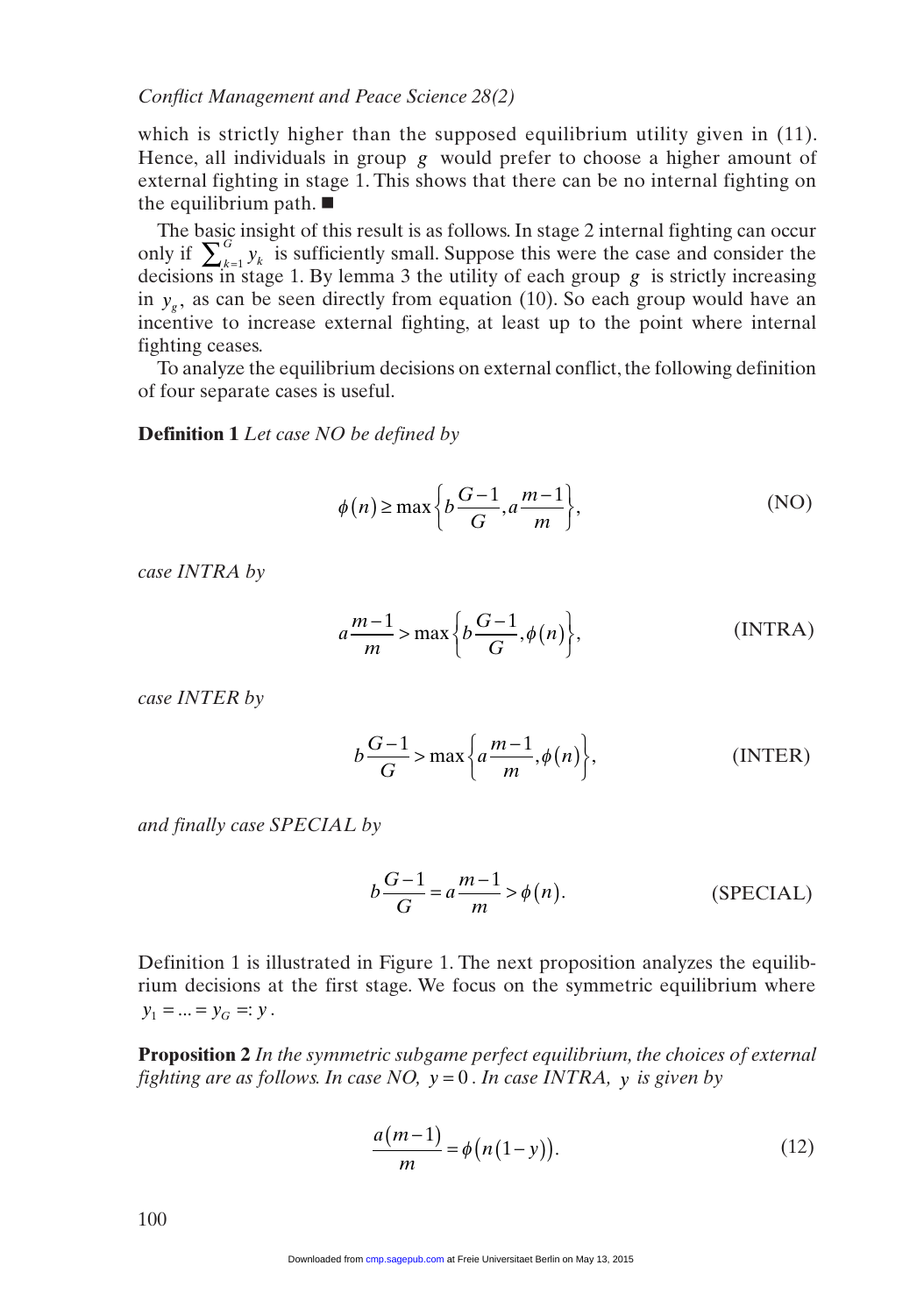

*Figure 1.* Here we illustrate the cases given in definition 1. The bold line corresponds to case SPECIAL

*In the cases INTER and SPECIAL, y is given by* 

$$
\frac{b(G-1)}{G} = \phi\big(n(1-y)\big). \tag{13}
$$

Proposition 2 shows that in case NO (where both *a* and *b* are relatively small) there will be no conflict at all. In case **INTER** (where *b* is relatively big), the equilibrium amount of inter-group conflict will be determined by a trade-off between intergroup fighting and production. Given this amount of inter-group fighting, there is no internal conflict in stage 2. The case INTRA (where *a* is relatively big) is different, however. In this case, the equilibrium amount of *external* conflict is determined by the condition that there is no *internal* conflict in the second stage. That is,  $\sum_{k=1}^{G} y_k$ is determined such that (7) holds with equality. How much *external* fighting occurs in case INTRA thus depends on the technology of *internal* conflict:

**Corollary 1** *In case INTRA, an increase in internal insecurity a leads to more external fighting y , while changes in external insecurity b do not affect the amount of external fighting*.

## **4. Individual Decisions on External Conflict**

In this section, we study what happens if decisions on external conflict are taken individually, and groups cannot enforce collective decisions on external conflict.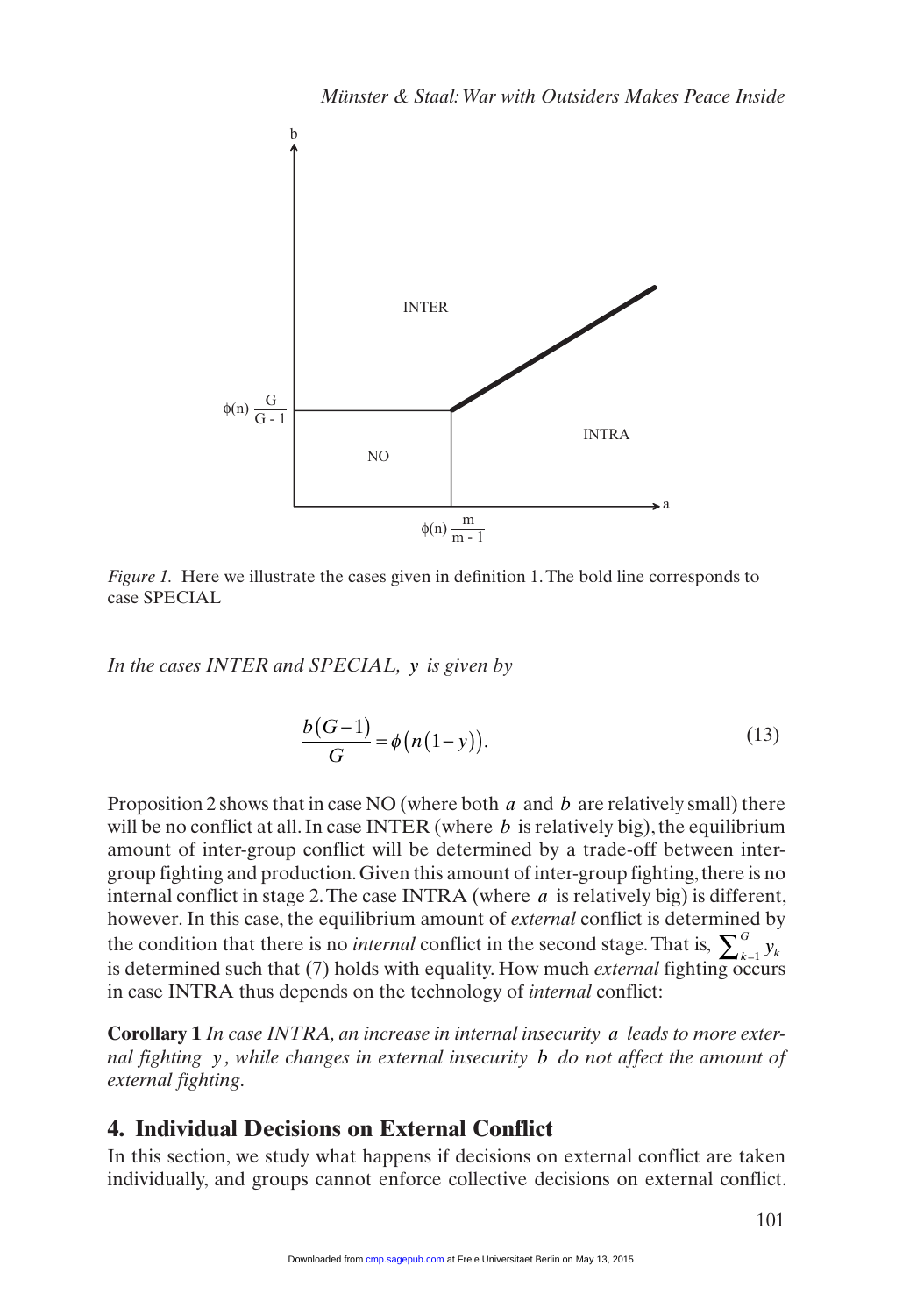Let  $y_{ie}$  denote the per capita amount of external fighting chosen by individual  $i$  in group *g* . There are two stages:

- 1. Individuals simultaneously and independently choose  $y_{i\varphi} \in [0,1]$ ,  $i = 1,...,n$ ,  $g = 1, ..., G$ .
- 2. After observing all choices at the first stage, individuals simultaneously and independently choose  $x_{i g} \in \left[0, 1 - y_{i g}\right]$  $\left[0,1-y_{ig}\right]$ .

The share of output acquired by group  $g$  equals

$$
p_{g} = \frac{\exp(b\sum_{j=1}^{m} y_{jg})}{\sum_{k=1}^{G} \exp(b\sum_{j=1}^{m} y_{jk})}.
$$

If  $y_{ik} = y_k$  for all groups *k* and all *j* in group *k*, this is exactly equal to (1) above. In all other respects, the model is the same as above.

**Proposition 3** *In case INTRA, if* 

$$
a\frac{m-1}{m} \le \phi\left(\frac{n}{n+1}\right) \tag{14}
$$

*then the equilibrium path with collective decisions on external conflict is also an equilibrium path with individual decisions on external conflict.* 

Proposition 3 is a statement on the equilibrium path. The equilibria cannot be the same for the trivial reason that a strategy in the model with collective decisions is a different mathematical object than a strategy in the model with individual decisions. Proposition 3, however, shows that all observable behavior will be the same for a wide range of parameters.<sup>3</sup>

To see the logic behind proposition 3, rewrite line (14) as

$$
1 - \frac{1}{n} \phi^{-1} \left( a \frac{m-1}{m} \right) \le \frac{n}{n+1}.
$$
 (15)

The left-hand side of (15) equals the amount of external conflict chosen in stage 1 according to (12). If inequality (15) holds, the amount of external conflict is not extremely big. This means that, after an attempt to free-ride, the resources left over from stage 1 cannot differ too much. Hence, there exists an interior equilibrium in stage 2, where the players' shares within their groups are equal. A player who attempts to free-ride in the first stage has more resources available than the other players in stage 2. But he does not attain a higher utility: he ends up doing more

<sup>&</sup>lt;sup>3</sup>It is straightforward to show that condition (14) is always satisfied unless more than 80% of the resources are invested in fighting.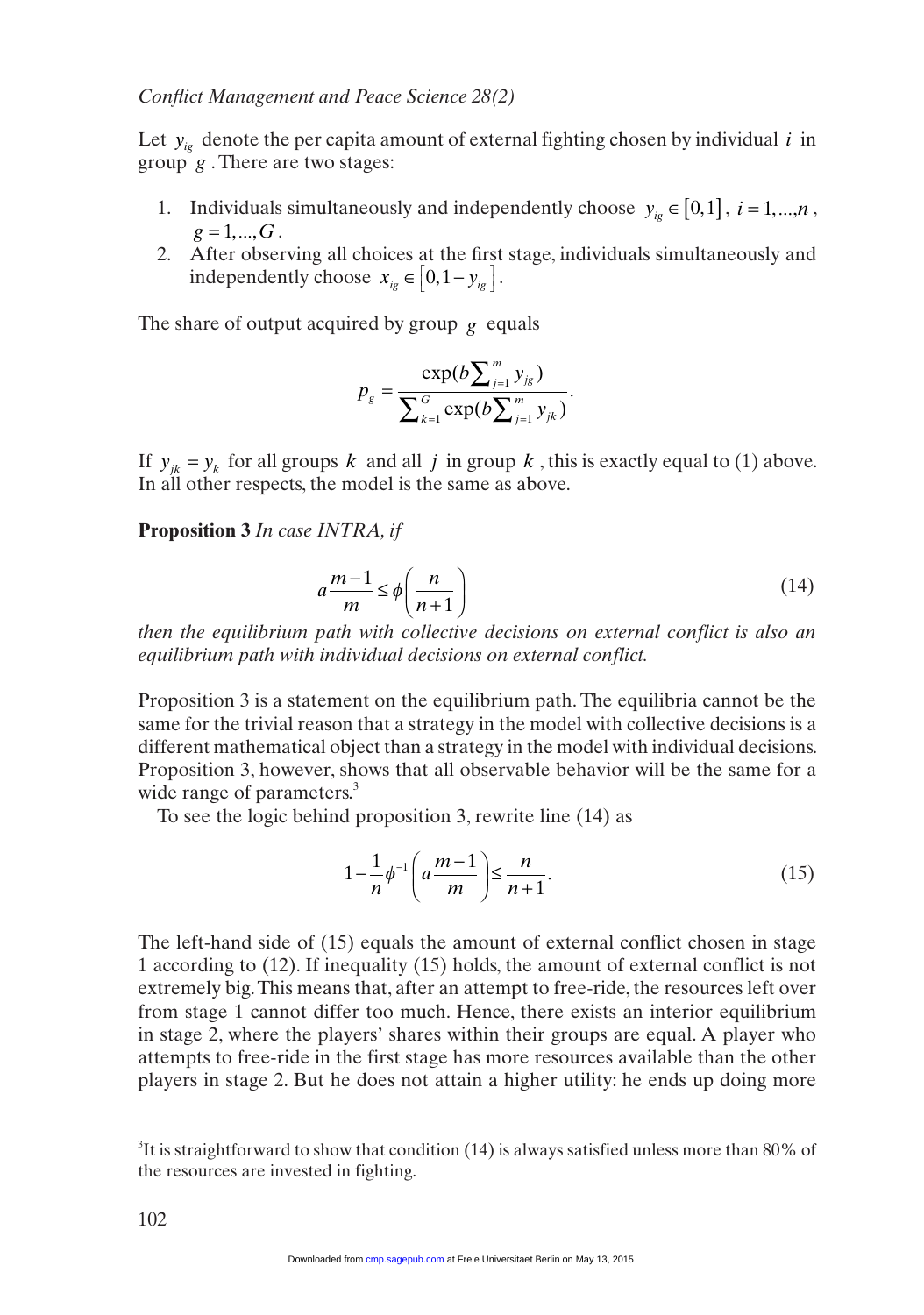production in stage 2, but does not gain anything in terms of a higher share within his group. This is a paradox of power in the sense of Hirshleifer (1991). Total output is determined by the trade-off between internal fighting and production, and is thus the same as if there had been no deviation. So the deviation does not bring any benefit.

Proposition 3 shows that the possibility of diversionary wars does not crucially depend on the assumption that groups can force their members to invest a certain amount in external fighting. Rather, diversionary wars are possible even when all decisions are taken individually and noncooperatively. However, the similarity between the individual and collective decisions on external conflict breaks down if the incentives for internal fighting are extremely high.

**Remark 1** *Consider case INTRA. If a is sufficiently big, the equilibrium path with collective decisions on external conflict is not an equilibrium path with individual decisions on external conflict*.

Therefore, the model predicts internal fighting whenever two conditions are met: property is very insecure within groups, and groups cannot enforce external fighting.

In contrast to case INTRA, the similarity between the two models holds without further assumptions in the other cases.

**Proposition 4** *In cases NO, INTER, and SPECIAL, the equilibrium path with individual decisions on external conflict is identical to the equilibrium path with collective decisions on external conflict*.

This result is related to Skaperdas and Syropoulos (1997) who note the absence of a free-rider problem in a contest between two groups. In a classic free-rider problem, all share the benefits of some activities, but the costs are borne individually. In contrast, in the model considered here the cost of fighting against outsiders is foregone production and is thus borne by all players as well. If one player increases her  $y_{ig}$ , this not only has a positive externality on her fellow group members ( $p_g$  is higher), but also a negative externality (*q* is lower). This explains the absence of a free-rider problem.

## **5. Conclusion**

This article studies the interdependence of internal conflict, external conflict, and production. We set up a model of conflict and appropriation where players are partitioned in groups and can engage in appropriation both against the other groups and within their own group. We distinguish between a technology of external conflict, which describes how easy or difficult it is to take from the other groups, and a technology of internal conflict, which describes the possibilities for appropriation within groups. These technologies may differ because the methods used in the two types of conflicts, as well as the institutions for conflict resolution, differ.

Decisions about external conflict are often taken by some political process. We therefore study collective decisions, where groups decide on the amount of resources that each group member has to devote to the external conflict, before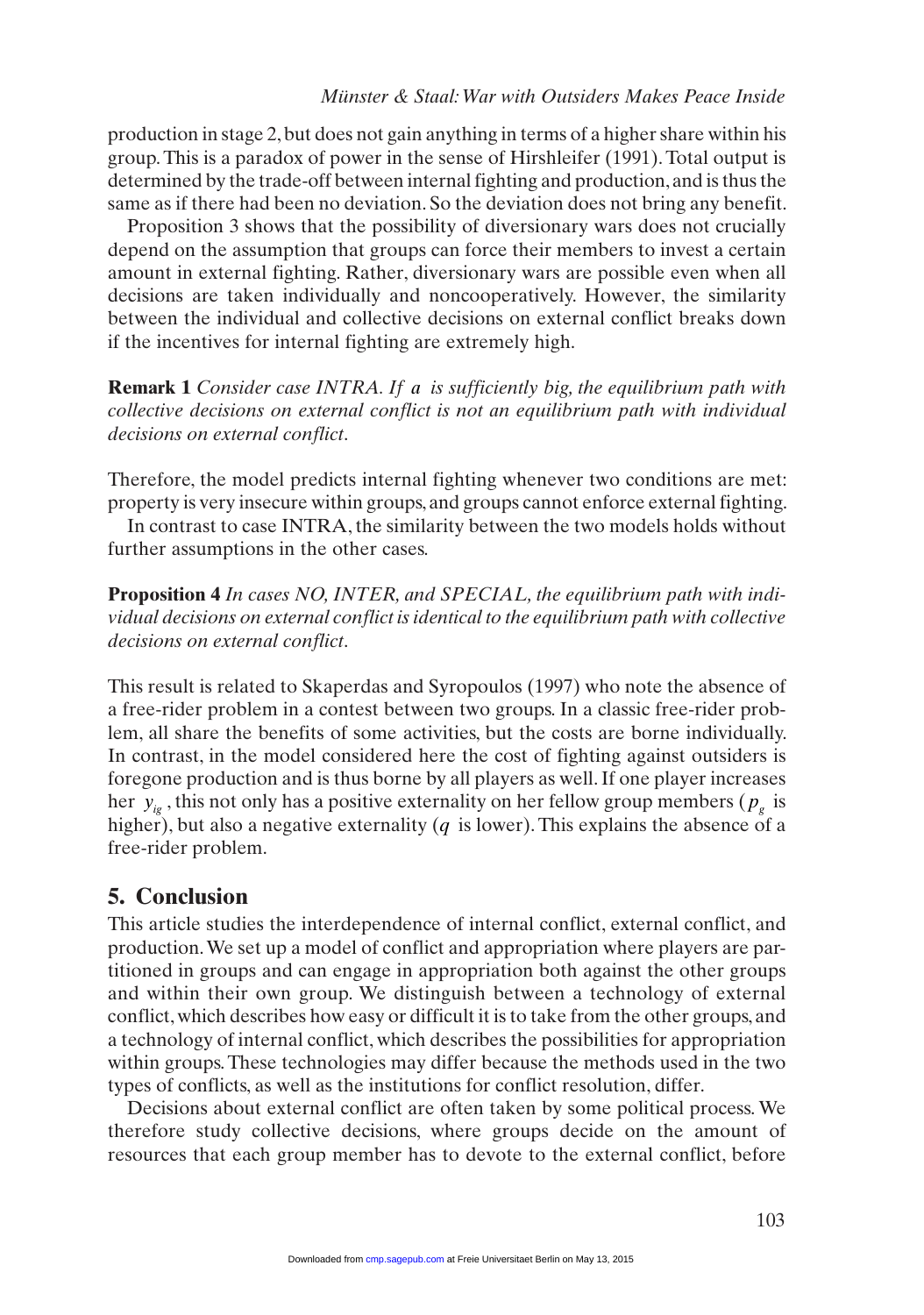individuals choose how to allocate their remaining resources to production and internal conflict. Groups choose sufficiently high external conflict in order to avoid internal conflict. Thus, there is no internal fighting on the equilibrium path. If property gets more insecure *within* groups, and hence incentives to start fighting internally are high, this only leads to more *external* fighting. That remains true even when groups cannot gain much from the other groups by fighting against them. In an extension we show that for a large range of parameter values similar results emerge when decisions on external fighting are taken individually. However, when property or power is very insecure within groups, and institutions are weak so that groups cannot force their members to invest resources into fighting against the outsiders, the model predicts that there will be internal fighting.

# **A. Appendix**

**Proof of Lemma 1** Suppose, to the contrary, that there are two individuals in the same group who choose different amounts of internal fighting. Without loss of generality, suppose  $0 \le x_{1g} \le x_{2g} \le 1 - y_g$ . Since  $x_{1g} \le 1 - y_g$ , from the first-order condition for player 1 (see lines  $(2)$  and  $(3)$ ), we have

$$
\frac{a\sum_{j\neq 1} \exp(ax_{jg})}{\sum_{j=1}^m \exp(ax_{jg})} \leq \phi \left( n - m \sum_{k=1}^G y_k - \sum_{k=1}^G \sum_{j=1}^m x_{jk} \right).
$$

On the other hand, since  $0 < x_{2g}$ , from the first-order conditions for player 2 (lines  $(3)$  and  $(4)$ ) we get

$$
\phi\left(n - m\sum_{k=1}^{G} y_k - \sum_{k=1}^{G} \sum_{j=1}^{m} x_{jk}\right) \leq \frac{a \sum_{j\neq 2} \exp\left(ax_{jg}\right)}{\sum_{j=1}^{m} \exp\left(ax_{jg}\right)}.
$$

Putting things together, we have  $\sum_{j\neq 1} \exp(ax_{jg}) \leq \sum_{j\neq 2} \exp(ax_{jg})$  $\left(ax_{jg}\right) \leq \sum_{j\neq 2} \exp\left(1\right)$  $\sum_{j\neq 1} \exp(ax_{jg}) \leq \sum_{j\neq 2} \exp(ax_{jg})$  or  $x_{1g} \geq x_{2g}$ , a contradiction.

**Proof of Lemma 2** *Existence*: The condition of the lemma (inequality (7)) implies that the first-order condition (2) for the case with no internal fighting holds for all individuals. *Uniqueness*: Suppose there exists an equilibrium where  $x_{iq} > 0$  for some individual *i* in a group *g*. Then, by condition  $(7)$  of the lemma, and  $(6)$ , we have  $rac{\partial v_{ig}}{\partial x_{io}}$  < *ig* 0 . This contradicts the first-order conditions (2)–(4). *Payoffs* follow by inserting.

**Proof of Lemma 3** *Existence*: By (6), if equation (9) holds, we have  $\partial v_{i} / \partial x_{i} = 0$ . It remains to show that there exist  $x_1, ..., x_G$  such that  $0 \le x_g \le 1 - y_g$  for  $g = 1, ..., G$ and such that equation (9) holds. Note that if  $x<sub>e</sub> = 1 - y<sub>e</sub>$  for all  $g = 1, ..., G$  we have

$$
\phi\bigg(n-m\sum_{k=1}^G\big(y_k+x_k\big)\bigg)=\phi(0)=\infty>\frac{a(m-1)}{m}.
$$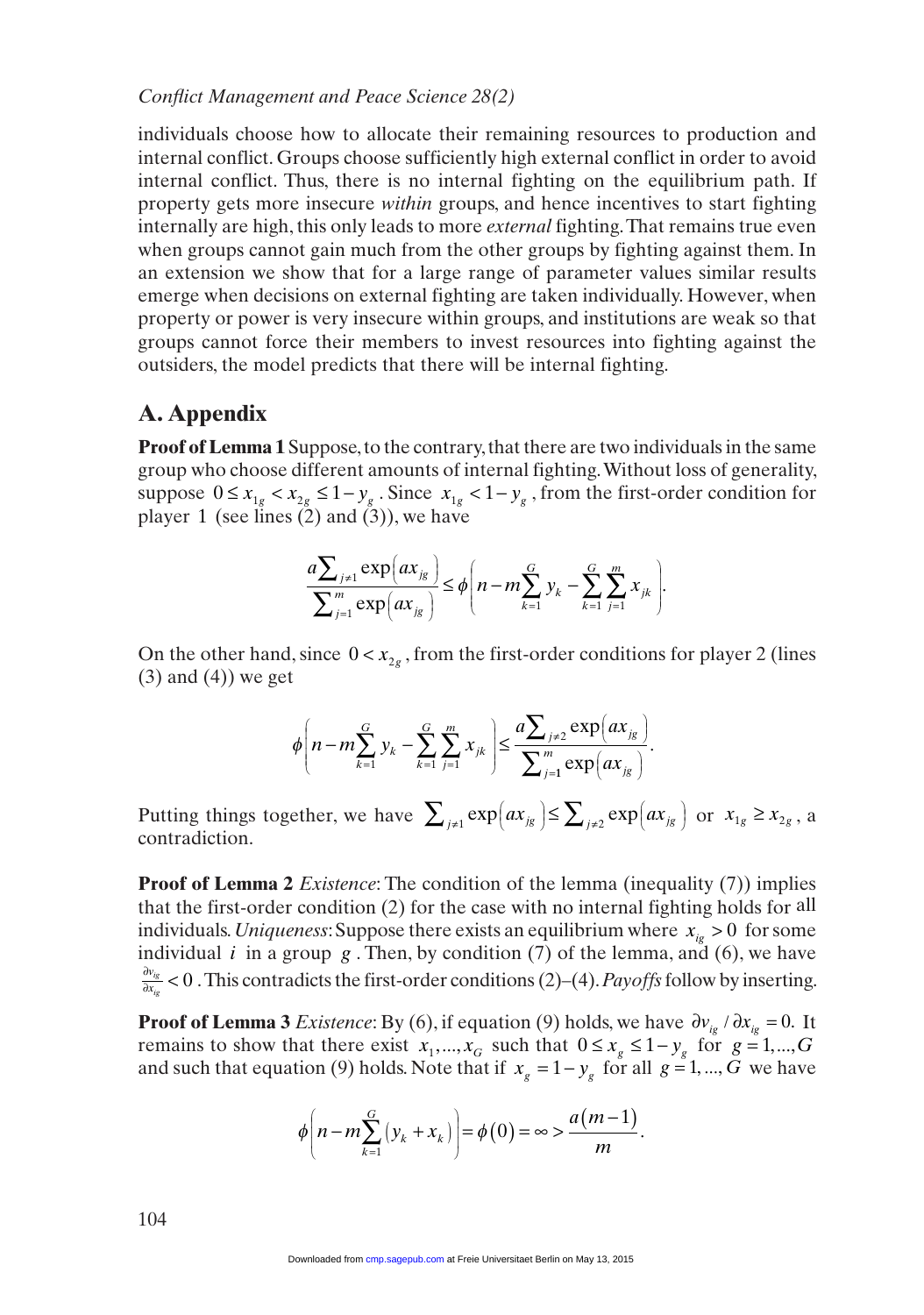On the other hand, if  $x_g = 0$  for all  $g = 1, ..., G$  we have

$$
\phi\left(n-m\sum_{k=1}^{G}\left(y_{k}+x_{k}\right)\right)=\phi\left(n-m\sum_{k=1}^{G}y_{k}\right)<\frac{a\left(m-1\right)}{m}
$$

since by assumption inequality (7) does not hold. By continuity of  $\phi$ , there thus exist  $x_1, ..., x_G$  such that  $0 \le x_g \le 1 - y_g$  for  $g = 1, ..., G$  and such that equation (9) holds. This completes the existence proof.

*Uniqueness:* Because of lemma 1 we only have to consider within-group symmetric equilibria. Equation (9) is equivalent to

$$
m\sum_{k=1}^{G} x_k = n - m\sum_{k=1}^{G} y_k - \phi^{-1} \left( a \frac{m-1}{m} \right). \tag{16}
$$

To ease notation, let  $X := n - m \sum_{k=1}^{G} y_k - \phi^{-1}(a(m-1)/m)$  denote the right-hand side of (16). Note that  $X > 0$  since, by assumption, (7) does not hold. Using the notation just introduced, (9) is equivalent to  $m \sum_{k=1}^{G} x_k = X$ . Moreover, by (6), (9) is also equivalent to  $\frac{\partial v_{ig}}{\partial x_{ie}} = 0$ .

Suppose equation (9) does not hold. There are two possibilities. First, if  $m\sum_{k=1}^{G} x_k < \overline{X}$  we have  $\frac{\partial v_{ig}}{\partial x_{ig}} >$  $\frac{f(x)}{f(x)}$  > 0 by (6). Then the first order condition implies  $x_g = 1 - y_g$  for all groups, hence  $m \sum_{k=1}^{G} x_k = n - m \sum_{k=1}^{G} y_k > X_g$  $\frac{k}{a}$   $\frac{m}{b}$ If groups, hence  $m \sum_{k=1}^{G} x_k = n - m \sum_{k=1}^{G} y_k > X$ , contradicting the assumption  $m \sum_{k=1}^{G} x_k < X$ . Second, if  $m \sum_{k=1}^{G} x_k < X$  we have  $\frac{\partial v_{i_k}}{\partial x_i} <$  $\frac{g}{\sqrt{G}}$   $\leq$  0. Then the firstorder condition implies  $x_g = 0$  for all groups, and hence  $\sum_{k=1}^{d x_{ig}} m \sum_{k=1}^{G} x_k = 0 < X$ , contradiction. Hence, there are no equilibria where (9) does not hold. *Payoffs* follow from inserting.

**Proof of Proposition 2 Case NO** Since  $\phi(n) \ge a(m-1)/m$ , inequality (7) holds for any possible  $y_1, ..., y_G$ . Hence in the second stage we have  $x_{i} = 0$  for all *i* and *g*, no matter what was chosen in stage 1. Therefore in stage 1 the groups choose  $y_g \in [0, 1]$  to maximize

$$
u_{ig} = \frac{\exp(bmy_g)}{\sum_{k=1}^{G} \exp(bmy_k)} \frac{1}{m} f\left(n - m \sum_{k=1}^{G} y_k\right).
$$

It is straightforward to show that  $u_{ig}$  is log-concave in  $y_g$ . Moreover,

$$
\frac{\partial u_{ig}}{\partial y_{g}}|_{y_{1}=\dots=y_{G}=0}=\frac{b(G-1)}{G^{2}}f(n)-\frac{1}{G}f^{'}(n)\leq 0,
$$

since by definition of case NO,  $b(G-1)/G \leq \phi(n)$ . Since  $u_{i}$  is log-concave, it follows that there is an equilibrium where  $y_1 = ... = y_G = 0$ . Moreover, it is straightforward to show that the equilibrium is unique.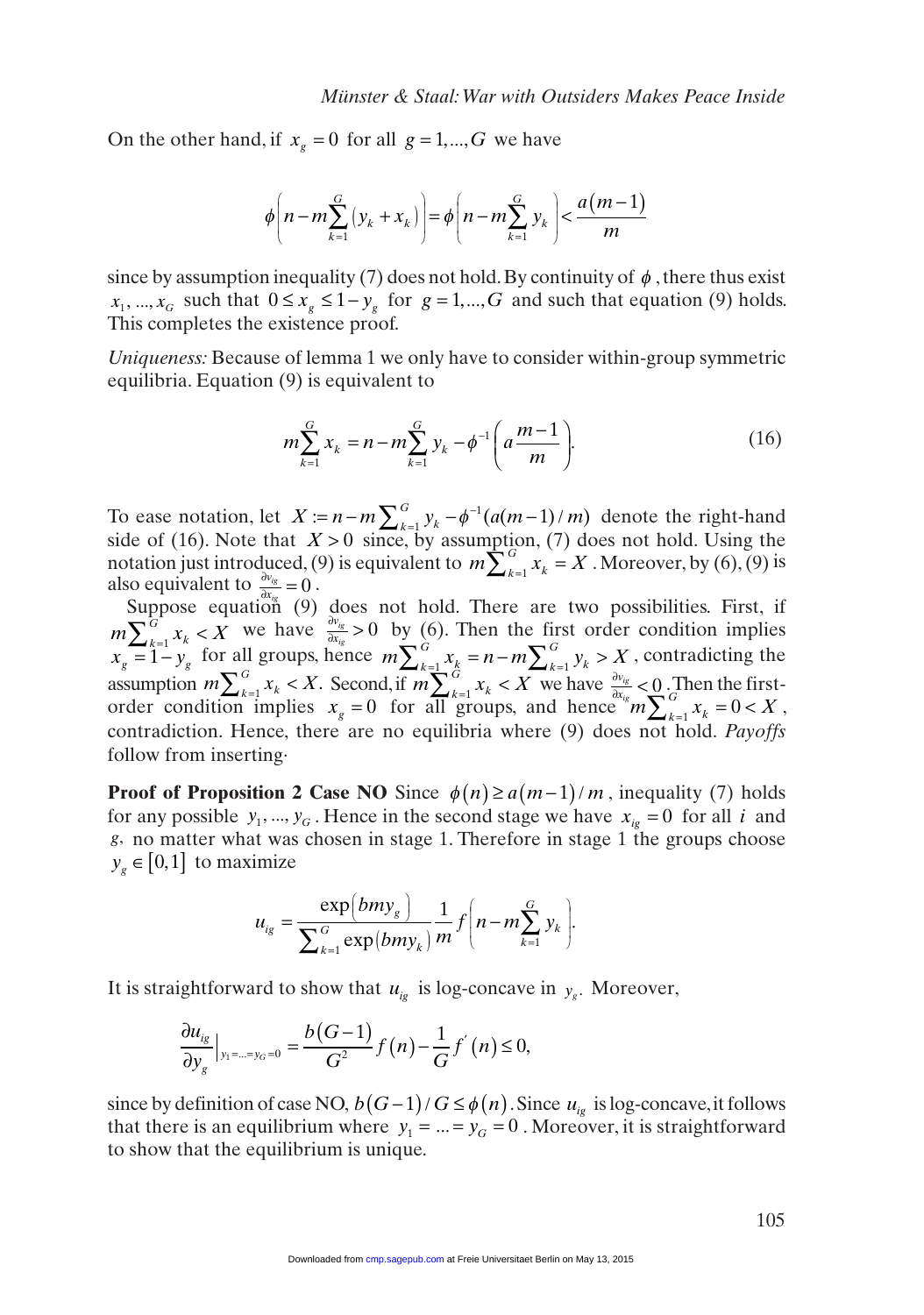**Case INTRA** Equation (12) defines a unique  $y \in (0, 1)$ , namely

$$
y = 1 - \frac{1}{n} \phi^{-1} \left( \frac{a(m-1)}{m} \right).
$$
 (17)

*Existence*: If all groups choose  $y_g = y$  given in (17), then in stage 2  $x_{ig} = 0$  for all *i* and *g*. Fix all  $y_2 = ... = y_G = y$  and think of  $u_{i1}$  as a function of  $y_1$ . Choosing a  $y_1 < y$ leads to internal conflict in stage 2, and is thus never optimal—in this range  $u_{i1}$  is strictly increasing in *y*<sub>1</sub> (see line (10) in lemma 3). On the other hand, if *y*<sub>1</sub> ∈  $[y,1]$ there is no internal fighting. In this range, the objective function  $u_{i1}$  is

$$
u_{i1} = \frac{\exp(bmy_1)}{\exp(bmy_1) + (G-1)\exp(bmy)} \frac{1}{m} f\left(n - (G-1)my - my_1\right)
$$
 (18)

(see line (8)). We will show that  $u_{i1}$  is strictly decreasing in  $y_1$  for all  $y_1 > y$ . For all  $y_1 > y$ ,

$$
b \frac{(G-1)\exp(bmy)}{\exp(bmy_1) + (G-1)\exp(bmy)} < b \frac{G-1}{G} < a \frac{m-1}{m} < \phi\left(n - (G-1)my - my_1\right)
$$

where the second inequality is from (INTRA), and the third inequality is from equation (12),  $y_1 > y$  and  $\phi' < 0$ . Hence for all  $y_1 > y$ ,

$$
b\frac{(G-1)\exp(bmy)}{\exp(bmy_1)+(G-1)\exp(bmy)} < \phi\big(n-(G-1)my-my_1\big),
$$

which by (18) is equivalent to  $\partial u_{i1} / \partial y_1 < 0$ .

*Uniqueness*: Here we argue that there is no symmetric subgame perfect equilibrium where  $y$  is not as given by (17). Suppose

$$
y<1-\frac{1}{n}\phi^{-1}\bigg(\frac{a(m-1)}{m}\bigg).
$$

Then we have internal fighting, contradiction. On the other hand, suppose

$$
y>1-\frac{1}{n}\phi^{-1}\left(\frac{a(m-1)}{m}\right).
$$

Then we have  $\phi(n(1-y)) > a \frac{m-1}{m} > b \frac{G-1}{G}$ . Hence each group would gain from choosing a slightly lower  $y_g$  —this still leads to zero internal conflict in the second stage, and the lower share of group *g* is outweighed by the corresponding increase in output.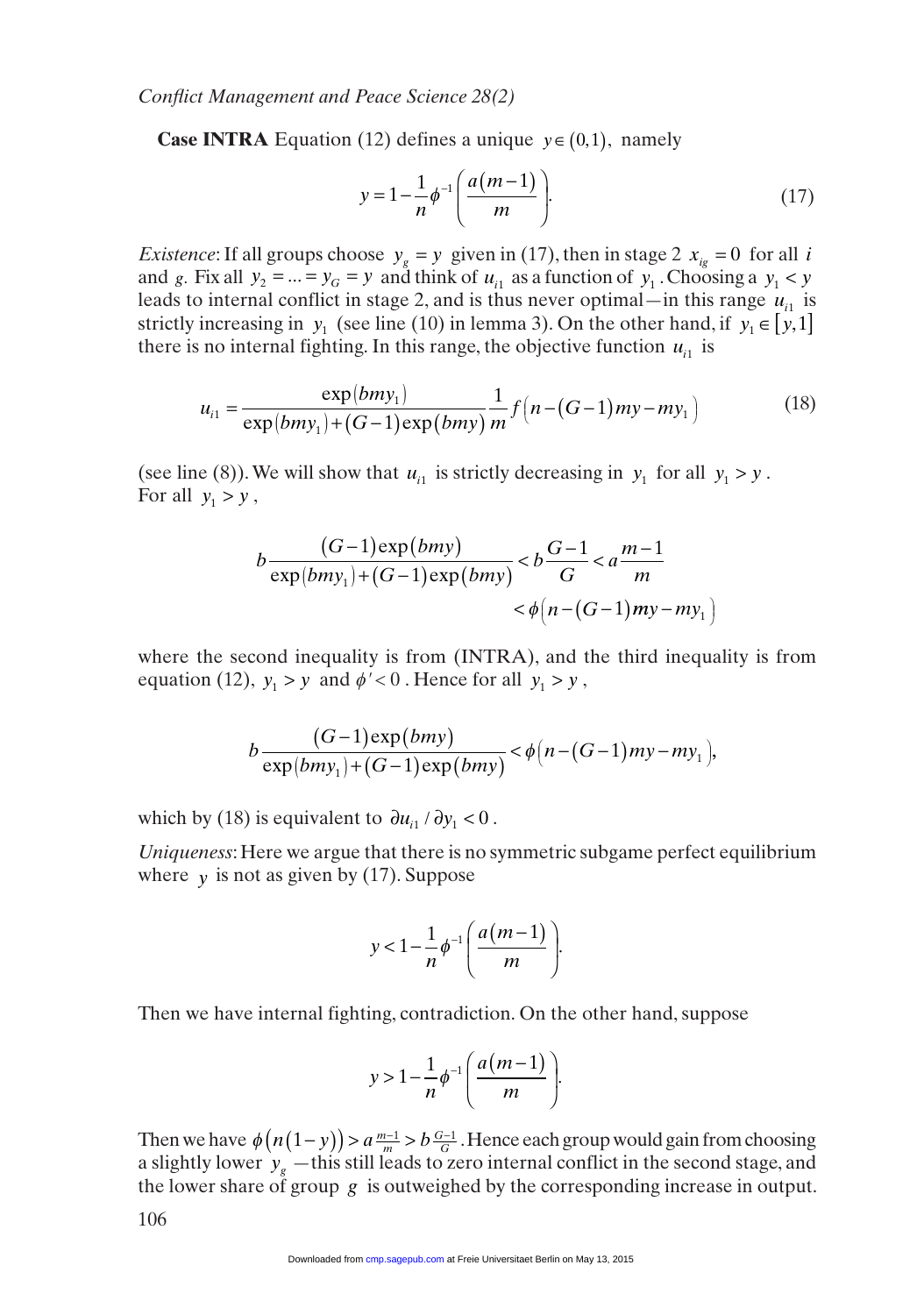**Case INTER** *Existence*: Equation (13) defines a unique  $y \in (0,1)$ . If  $y_1 = ... = y_G = y$ then we have  $x_{i_g} = 0$  for all *i* and *g*. Fix all  $y_g = y$ ,  $g = 2, ..., G$  and think of  $u_{i_1}$  as a function of  $y_1^{\prime}$ . Choosing a  $y_1$  such that there is internal fighting can never be optimal. Moreover, among the range where there is no internal fighting,  $u_{ie}$  is a strictly log-concave objective function to be maximized over a convex set, and at the proposed value the derivative of the objective function is zero.

*Uniqueness*: Here we argue that there is no symmetric subgame perfect equilibrium where *y* is not given by equation (13). Suppose that  $y < 1 - \frac{1}{n} \phi^{-1} \left( b \frac{G-1}{G} \right)$ , then each group would profit from increasing  $y_g$ . On the other hand, if  $y > 1 - \frac{1}{n} \phi^{-1} \left( b \frac{G-1}{G} \right)$ , then each group would profit from decreasing its  $y_g$ .

**Case SPECIAL** Similar to case INTER.

**Proof of Proposition 3** In stage 2, players are maximizing a continuous and quasiconcave objective function over a compact interval. By standard arguments, an equilibrium exists in all subgames.

If all players choose

$$
y_{ig} = y := 1 - \frac{1}{n} \phi^{-1} \left( a \frac{m-1}{m} \right)
$$
 (19)

in the first stage, then in the second stage all players have the same amount of resources left, and hence the analysis of the second stage of the model with collective decisions on external conflict applies. Thus, in stage 2 players have no incentive to deviate.

This implies that, in order to show existence of a subgame perfect Nash equilibrium with the desired properties, it is enough to analyze subgames that can be reached by a unilateral deviation in the first stage. Suppose all players except player  $i = 1$  in group  $g = 1$  choose  $y_{ik} = y$  in stage 1. We want to show that player  $i = 1$  in group  $g = 1$  has no incentive to deviate.

Consider a deviation to some  $y_{11} > y$ . Then, in the resulting subgame in stage 2 there is only production and zero internal fighting. The benefit of the deviation is a higher share  $p_1$  for one's own group. However, it follows from the definition of case INTRA and (19) that this gain does not outweigh forgone production.

Thus, consider a deviation to some  $y_{11} < y$ . Then there is an equilibrium of the resulting subgame in stage 2 with the following properties: all players choose the same amount of internal fighting *x* given by

$$
\phi(n-(n-1)y - y_{11} - nx) = a\frac{m-1}{m},\tag{20}
$$

and total productive effort is the same as on the proposed equilibrium path:

$$
\sum_{g=1}^{G} \sum_{i=1}^{m} e_{ig} = n - (n-1) y - y_{11} - nx = \phi^{-1} \left( a \frac{m-1}{m} \right).
$$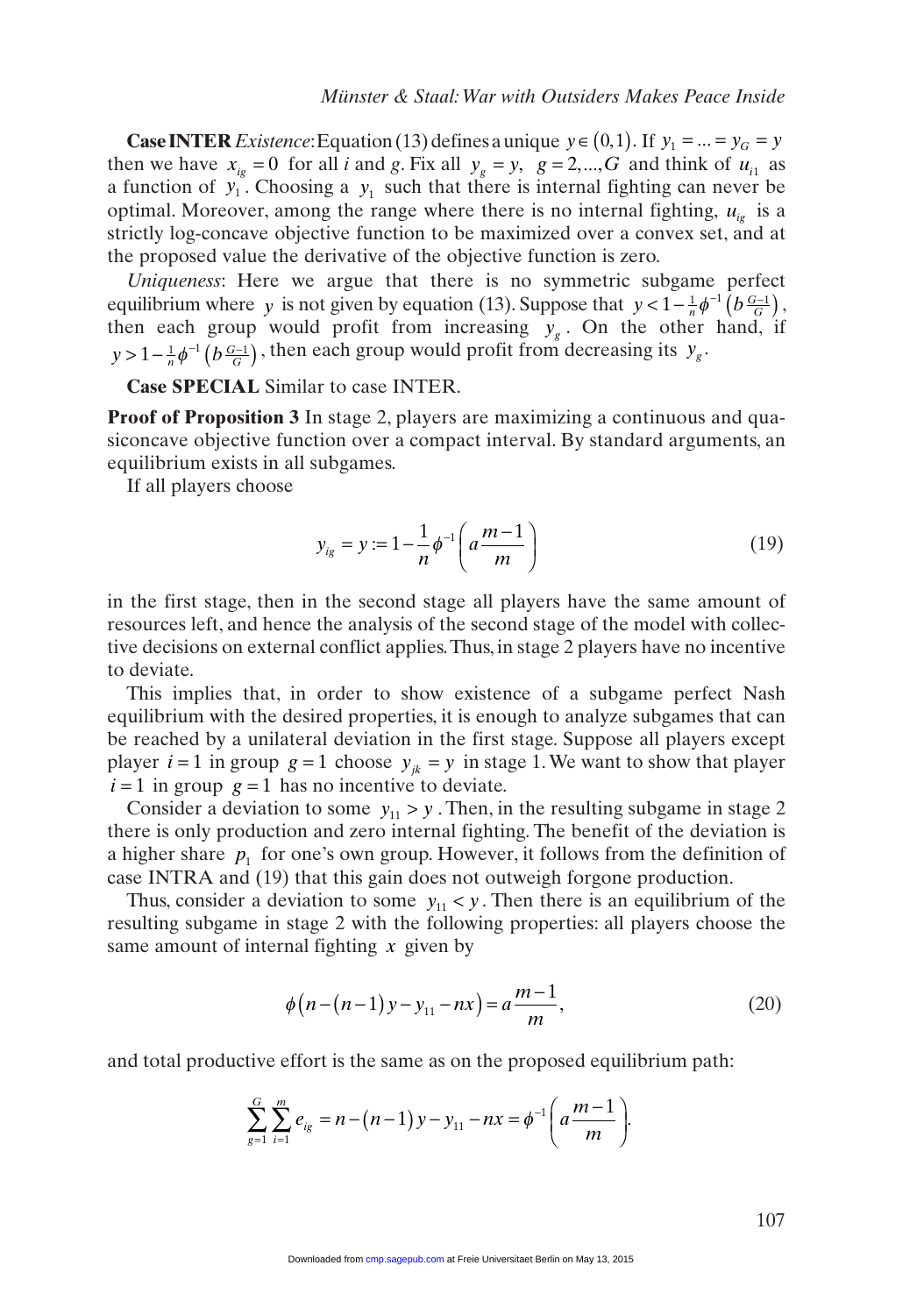To show this, we only have to show that there exists  $x \in [0, 1 - y]$  such that (20) holds. To see that such an *x* exists, note that if  $x = 0$ , we have

$$
n - (n - 1) y - y_{11} - nx = n - (n - 1) y - y_{11} \ge n - ny
$$

since  $y_{11} < y$ . Thus  $\phi(n - (n - 1)y - y_{11} - nx) \leq \phi(n(1 - y)) = a \frac{m - 1}{m}$ . On the other hand, if  $x = 1 - y$ , then

$$
n - (n-1)y - y_{11} - nx = n - (n-1)y - y_{11} - n(1-y)
$$
  
\n
$$
\leq n - (n-1)y - n(1-y) = y \leq n(1-y).
$$

The last inequality is by (15) (see the discussion of condition (15) in the main text). Thus, if  $x = 1 - y$ , then  $\phi(n - (n - 1)y - y_{11} - nx) \ge \phi(n(1 - y)) = a \frac{m - 1}{m}$ . By continuity of  $\phi$ , it follows that there exists an  $x \in [0, 1 - y]$  such that (20) holds.

Now suppose that, after a deviation to a lower  $y_{11}$ , the players play the equilibrium of stage 2 just described. Then player 1 in group 1 gets an overall utility which is lower than if he had not deviated:  $r_{11} = 1/m$ , q is the same as without a deviation, but  $p_1$  is lower.

**Proof of Remark 1** Consider case INTRA, fix some *b*, and let  $a \rightarrow \infty$ . Then, on the equilibrium path with collective decisions,

$$
u_{ig} = \frac{1}{n} f\left(\phi^{-1}\left(a\frac{m-1}{m}\right)\right) \to 0
$$

since  $e = 1 - y = \phi^{-1}(a \frac{m-1}{m}) \rightarrow 0$ . Now consider a deviation to  $y_{11} = 0$  and  $x_{11} = \frac{1}{2}$ . The worst that could happen to the deviating player is that no one else produces in stage 2. Thus, his utility  $\bar{u}$  is bigger or equal to

$$
\frac{\exp(b(m-1)y)}{\exp(b(m-1)y)+(G-1)\exp(bmy)}\frac{\exp(a\frac{1}{2})}{\exp(\frac{a}{2})+(m-1)\exp(a(1-y))}f\left(\frac{1}{2}\right).
$$

With  $a \rightarrow \infty$ ,  $y \rightarrow 1$ . Moreover, the share  $r_{11}$  that 11 gets within his group goes to 1:

$$
\frac{\exp(a\frac{1}{2})}{\exp(a\frac{1}{2})+(m-1)\exp(a(1-y))} = \frac{1}{1+(m-1)\exp(a(\frac{1}{2}-y))} \to 1.
$$

Hence

$$
\overline{u} \to \frac{\exp(b(m-1))}{\exp(b(m-1)) + (G-1)\exp(bm)} f\left(\frac{1}{2}\right) > 0.
$$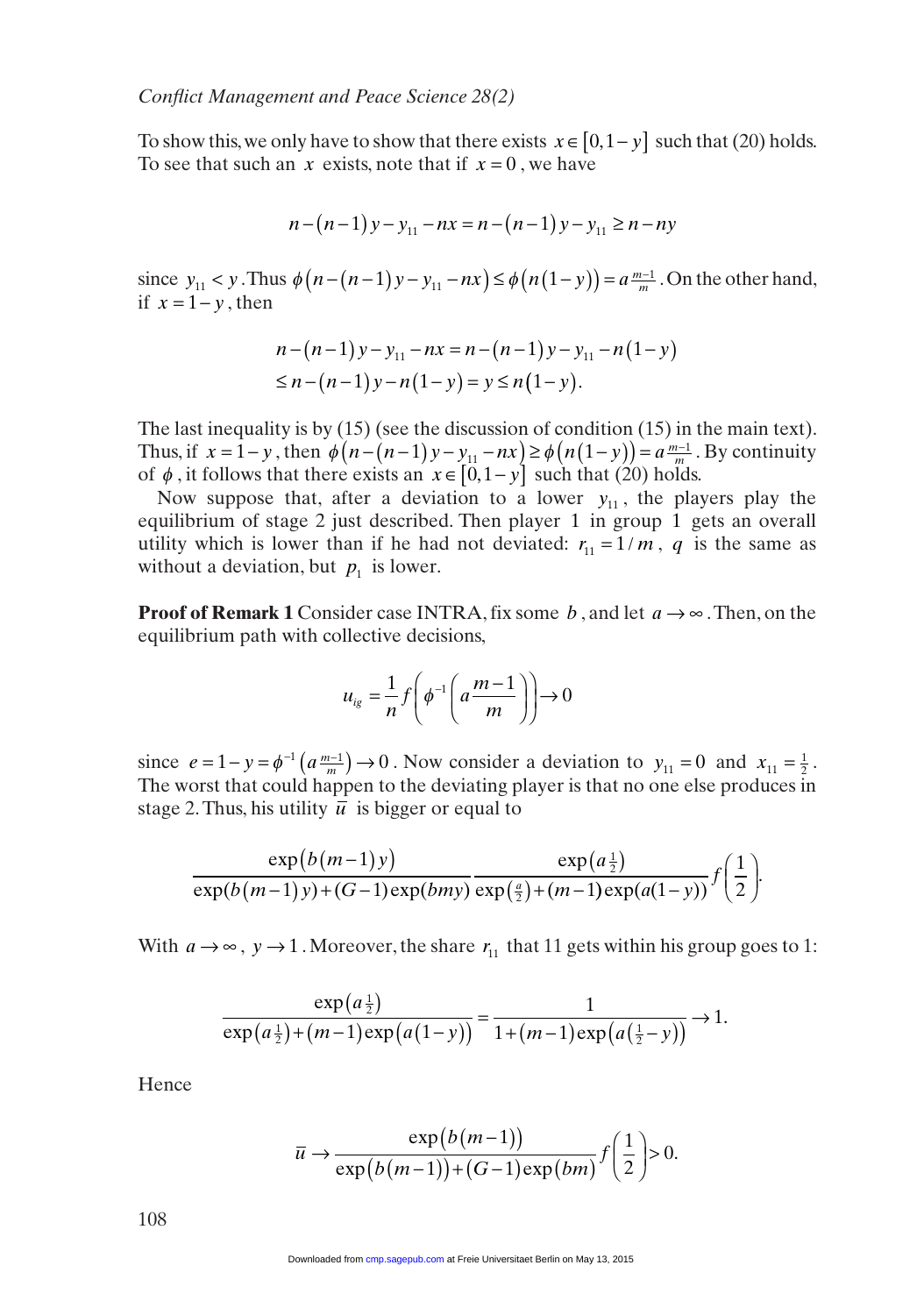Thus, for sufficiently high *a*, the deviation gives a higher utility.

**Proof of Proposition 4** We only have to consider deviations in the first stage. Consider player  $i = 1$  in group  $g = 1$ . Deviating to a higher amount of external fighting does not pay off: in the resulting subgame there is only production, and the gain in  $p_1$  does not outweigh forgone production. Thus, consider a deviation to a lower  $y_{11}$ . This may have a strategic effect on the choices of the other players in the second stage. For the deviating player, the best that could possibly happen is that the other players use their remaining resources only for production in stage 2, as on the proposed equilibrium path. Thus, the strategic effect can never be beneficial for the deviating player. Moreover, since at the proposed equilibrium values,  $\partial u_{11}$  /  $\partial e_{11} \ge \partial u_{11}$  /  $\partial y_{11} \ge \partial u_{11}$  /  $\partial x_{11}$  the deviation does not pay off, even if it has no influence in the second-stage choices of the other players.

## **References**

- Anderton, C. H. 2000. An insecure economy under ratio and logistic conflict technologies. *Journal of Conflict Resolution* 44(6): 823–838.
- Baik, K. H. 1998. Difference-form contest success functions and effort levels in contests. *European Journal of Political Economy* 14(4): 685–701.
- Blainey, G. 1973. *The Causes of War.* New York: Free Press.
- Chapman, T., and D. Reiter. 2004. The United Nations Security Council and the rally 'round the flag effect. *Journal of Conflict Resolution* 48(6): 886–909.
- Deng, F. M. 1995. *War of Visions: Conflict of Identities in the Sudan*. Washington, DC: Brookings Institution.
- Fearon, J. D., and D. D. Laitin. 2000. Violence and the social construction of ethnic violence. *International Organization* 54(4): 845–877.
- Garfinkel, M. 2004a. On the stability of group formation: Managing the conflict within. *Conflict Management and Peace Science* 21(1): 1–26.
- Garfinkel, M. 2004b. Stable alliance formation in distributional conflict. *European Journal of Political Economy* 20(4): 829–852.
- Garfinkel, M., and S. Skaperdas. 2007. Economics of conflict: An overview. In *Handbook of Defense Economics*, Vol. 2, eds T. Sandler and K. Hartley, ch. 22. Amsterdam: North Holland.
- Grossman, H. I. 1991. A general equilibrium model of insurrections. *American Economic Review* 81(4): 912–921.
- Grossman, H. I. 1994. Production, appropriation, and land reform. *American Economic Review* 84(3): 705–712.
- Hess, G. D., and A. Orphanides. 1995. War politics: An economic, rational-voter framework. *American Economic Review* 85(4): 828–846.
- Hess, G. D., and A. Orphanides. 2001. War and democracy. *Journal of Political Economics* 100(4): 776–810.
- Hintjens, H. M. 1999. Explaining the 1994 genocide in Rwanda. *Journal of Modern African Studies* 37: 241–286.
- Hirshleifer, J. 1991. The technology of conflict as an economic activity. *American Economic Review* 81(2): 130–134.
- Hirshleifer, J. 2000. The macrotechnology of conflict. *Journal of Conflict Resolution* 44(6): 773–792.
- Hirshleifer, J. 2001. *The Dark Side of the Force*. Cambridge: Cambridge University Press.